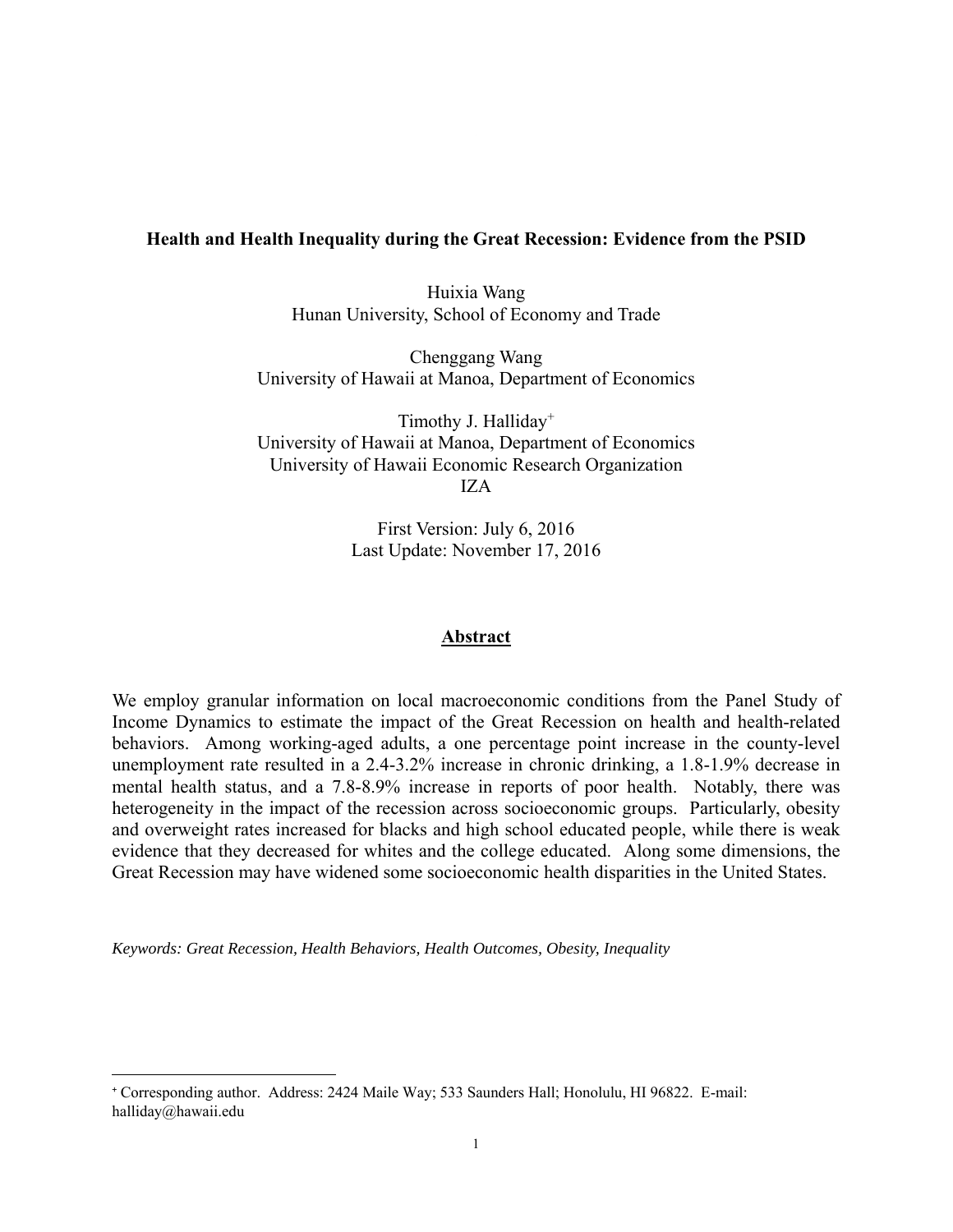## **I. Introduction**

Recessions are a major source of systematic risk to households. Because they affect large groups of people at once, they are very difficult to insure. Moreover, due to moral hazard problems, public insurance schemes like unemployment insurance only provide limited recourse to the unemployed. As a consequence, recessions can have serious, adverse impacts on household and individual welfare.

One of the more commonly studied of these potential impacts is the effect of recessions on human health. Early work on the topic indicated that poor macroeconomic conditions raised mortality rates substantially (*e.g.* Brenner 1979). However, seminal work by Ruhm (2000) pointed out severe methodological shortcomings in this earlier work and he showed that, once these issues are corrected, mortality rates tend to *decline* during recessions so that mortality rates are actually pro-cyclical in the aggregate data.<sup>1</sup> Improved health-related behaviors due to relaxed time constraints and tightened budget constraints was cited as a mechanism driving these results by Ruhm (2000, 2005), although subsequent work by Stevens, *et al.* (2015) suggested that higher rates of vehicular accidents and poor nursing home staffing during robust economic times were the primary mechanisms. Notably, more recent work by Ruhm (2015) has shown that mortality rates for many causes of death did not decline during the Great Recession and that mortality due to accidental poisoning actually increased. Importantly, all of these studies utilize aggregate state-level mortality and unemployment rates and so their unit of analysis is a state/time observation.

On the other hand, studies that are based on individual-level data tend to show that health and health-related behaviors worsen during recessions. For example, Gerdtham and Johannesson (2003, 2005) use micro-data and show that mortality risks increase during recessions for working-aged men. Similar evidence over the period 1984-1993 is provided for the United States by Halliday (2014) who used the Panel Study of Income Dynamics (PSID). In a similar vein to these studies, Jensen and Richter (2003) showed that pensioners who were adversely

<sup>&</sup>lt;sup>1</sup> This result has been replicated in other countries such as Canada (Ariizumi and Schirle 2012), France (Buchmueller, *et al*. 2007), OECD countries (Gerdtham and Ruhm 2006), Spain (Tapia Granados 2005), Germany (Neumayer 2004), and Mexico (Gonzalez and Quast 2011).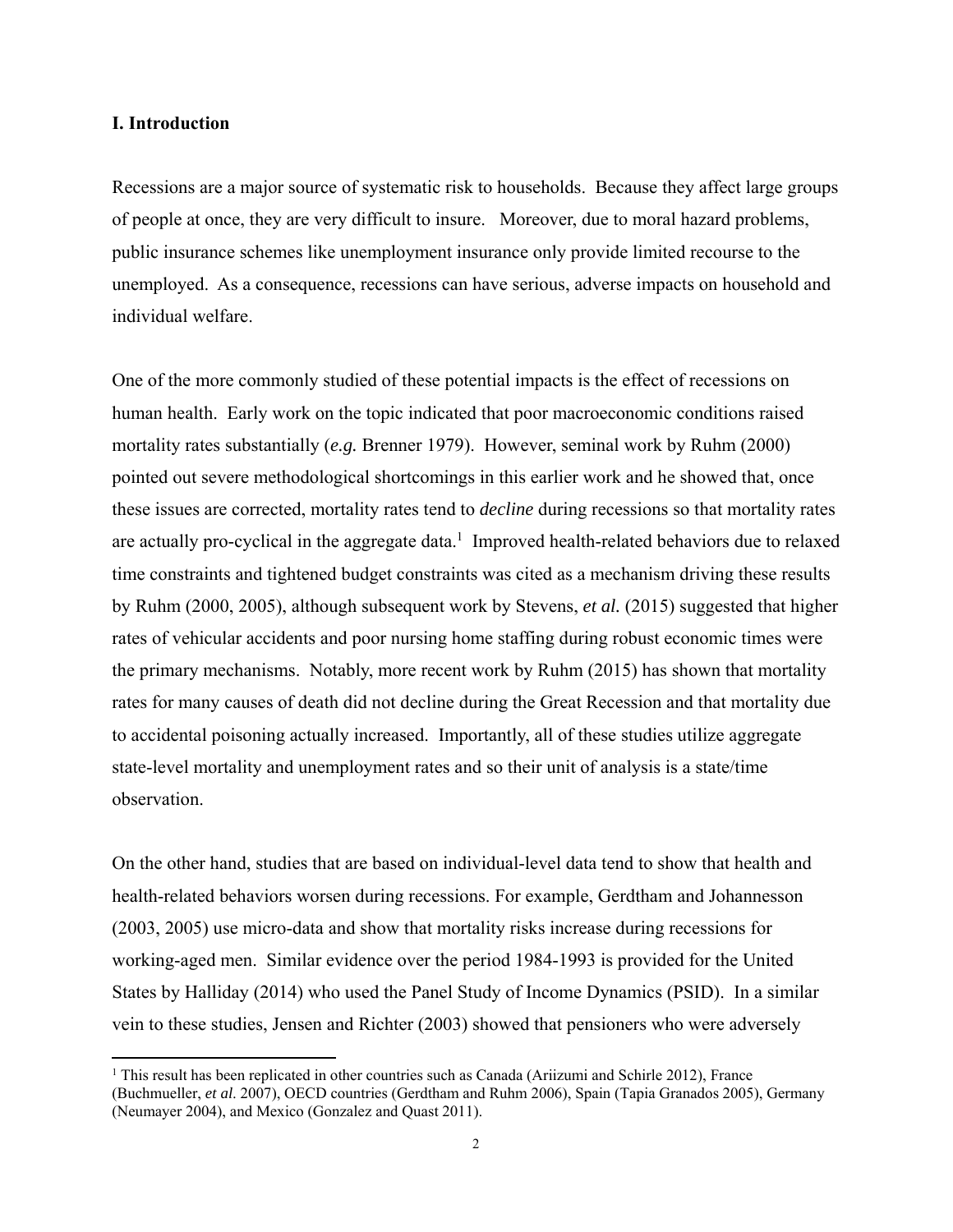affected by a large-scale macroeconomic crisis in Russia in 1996 were 5% more likely to die within two years of the crisis. Related, Charles and DeCicca (2008) use the National Health Interview Survey (NHIS) and MSA-level unemployment rates to show that increases in the unemployment rate were accompanied by worse mental health and increases in obesity. Hence, while the macro-based studies tend to be somewhat conflicted, the micro-based studies indicate that the uninsured risks posed by recessions have real, adverse impacts on human health.

In this study, we investigate the impact of the Great Recession of 2007-2009 on health and health-related behaviors using the PSID. This is an important episode to study since this recession was the deepest and longest recession during the post-war period. In fact, Farber (2015) estimates that, over this period, one in six workers lost their job at least once. From trough to peak, the unemployment rate increased from 4.6 to 9.3 percent which is the largest increase during the post-war period. To illustrate, we present Figure 1 which shows the unemployment rate during this period. This figure clearly indicates that the recession of 2007- 2009 was the most severe. In addition, as shown in Figure 2, unemployment duration during the most recent recession was also, by far, the longest of any recession since World War II peaking at just over 40 weeks.

This paper is most similar to Tekin, *et al.* (2013) who also study the health impact of the Great Recession using the Behavioral Risk Factor Surveillance System. By-and-large and in contrast to this study, they find little effect of the Great Recession on health. We suspect that our ability to measure local macroeconomic conditions at a more granular level is the reason for this discrepancy.

There are also some other studies that have investigated the impact of the Great Recession on inputs to health, particularly, illicit drug use. For example, Carpenter, *et al.* (2016) look at the impact of the business cycle over the period 2002-2013 on illicit drug use in the United States and find that there is strong evidence that economic downturns lead to increases in the use of prescription pain relievers. This result is consistent with findings in Ruhm (2015) who showed that mortality due to accidental poisoning in the United States increased during the Great Recession. Related to this, Bassols*, et al.* (2016) showed that the Great Recession increased legal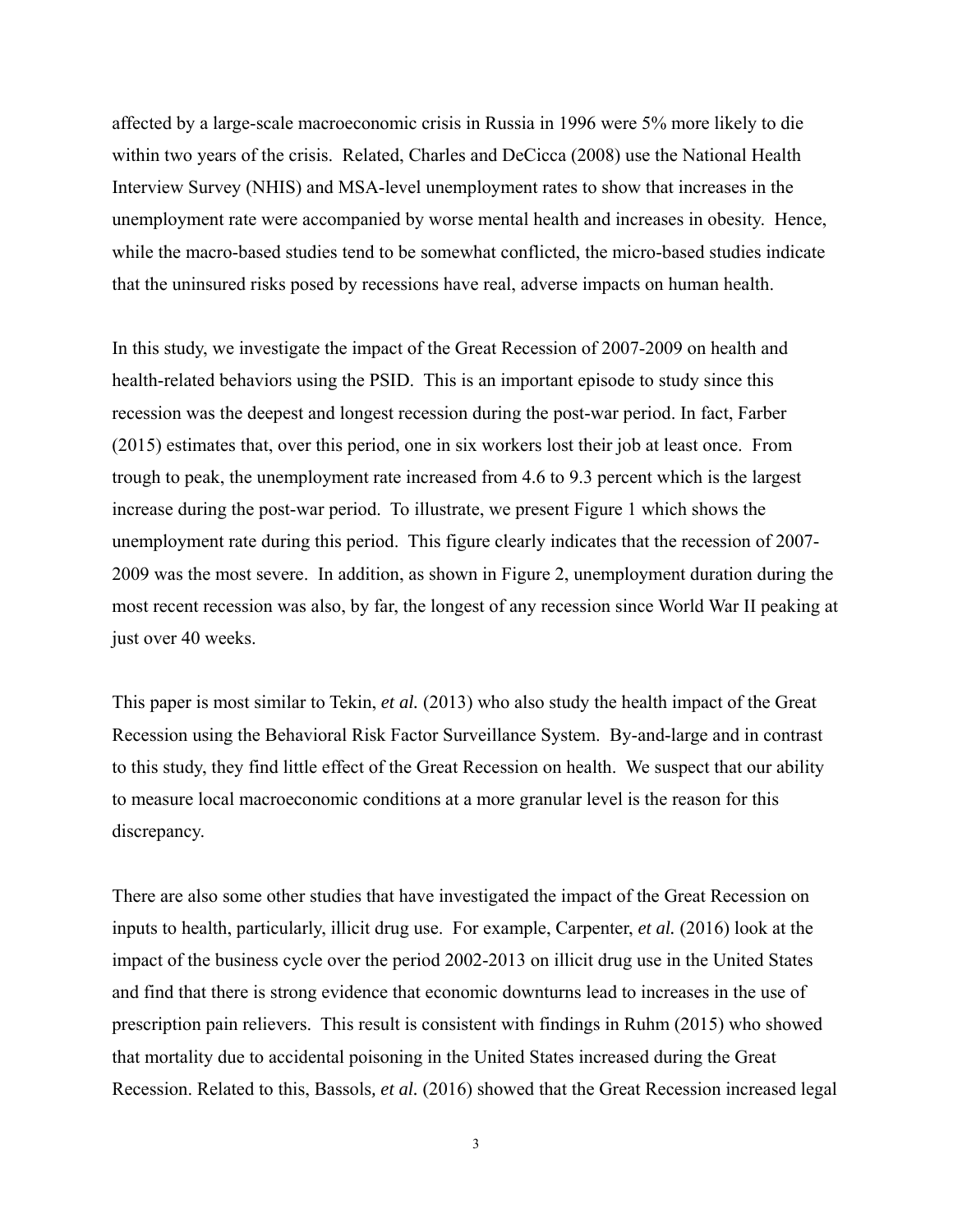and illegal drug use in Spain. Finally, Asgeirsdottir, *et al.* (2012) showed that the 2008 economic crisis in Iceland reduced consumption of health compromising goods.<sup>2</sup>

We contribute to this literature in the following ways. First, we make important methodological contributions to the Tekin, *et al.* (2013). Second, we show that, on the whole, the Great Recession adversely impacted health. Third, we provide a nuanced portrait of how the Great Recession impacted the health of different socioeconomic groups and show that its effects were more pronounced among more disadvantaged groups.

We build on previous work by using county-specific unemployment rates as opposed to statespecific unemployment rates. Doing so, we find larger and more significant results for similar outcomes. Our explanation for this is that state-specific unemployment rates are error-ridden proxies for county-specific unemployment rates and so the estimates in the Tekin, *et al.* (2013) study suffer from attenuation biases. In addition, we use the PSID's geocode file which allows us to include county-specific fixed effects which control for a rich set of confounding variables at a more granular level. So, not only do we employ more precise measures of prevailing economic conditions, but we also can adjust for a wide range of county-specific confounding variables. Importantly, this is the first study that looks at the impact of the Great Recession on individual health using county-level information on macroeconomic conditions.<sup>3</sup>

In addition to the methodological contributions that we make, we also provide new and important results concerning the health impact of the Great Recession on different socioeconomic groups. In particular, we document that the Great Recession had more adverse

<sup>&</sup>lt;sup>2</sup> Although, with respect to this finding, it is possible for a recession to reduce consumption of a normal good such as alcohol, while also increasing problematic binge drinking.

<sup>&</sup>lt;sup>3</sup> In this sense, our study is also related to Charles and DeCicca (2008) who employ MSA-specific fixed effects and individual-level data from the NHIS. However, there are important differences between our study and theirs. First, their study does not consider the Great Recession and as indicated by Ruhm (2015), this most recent recession may have impacted human health in considerably different ways than previous recessions. Second, because we use a panel, we are also able to employ individual fixed effects in robustness checks. Third, they limit their study to the 58 largest MSA's in the United States, whereas we use a sample that is more representative of the United States. Finally, while we do replicate their key findings that mental health and obesity worsen during recessions, we also provide evidence that drinking and smoking behaviors were affected by the Great Recession, albeit in complicated ways.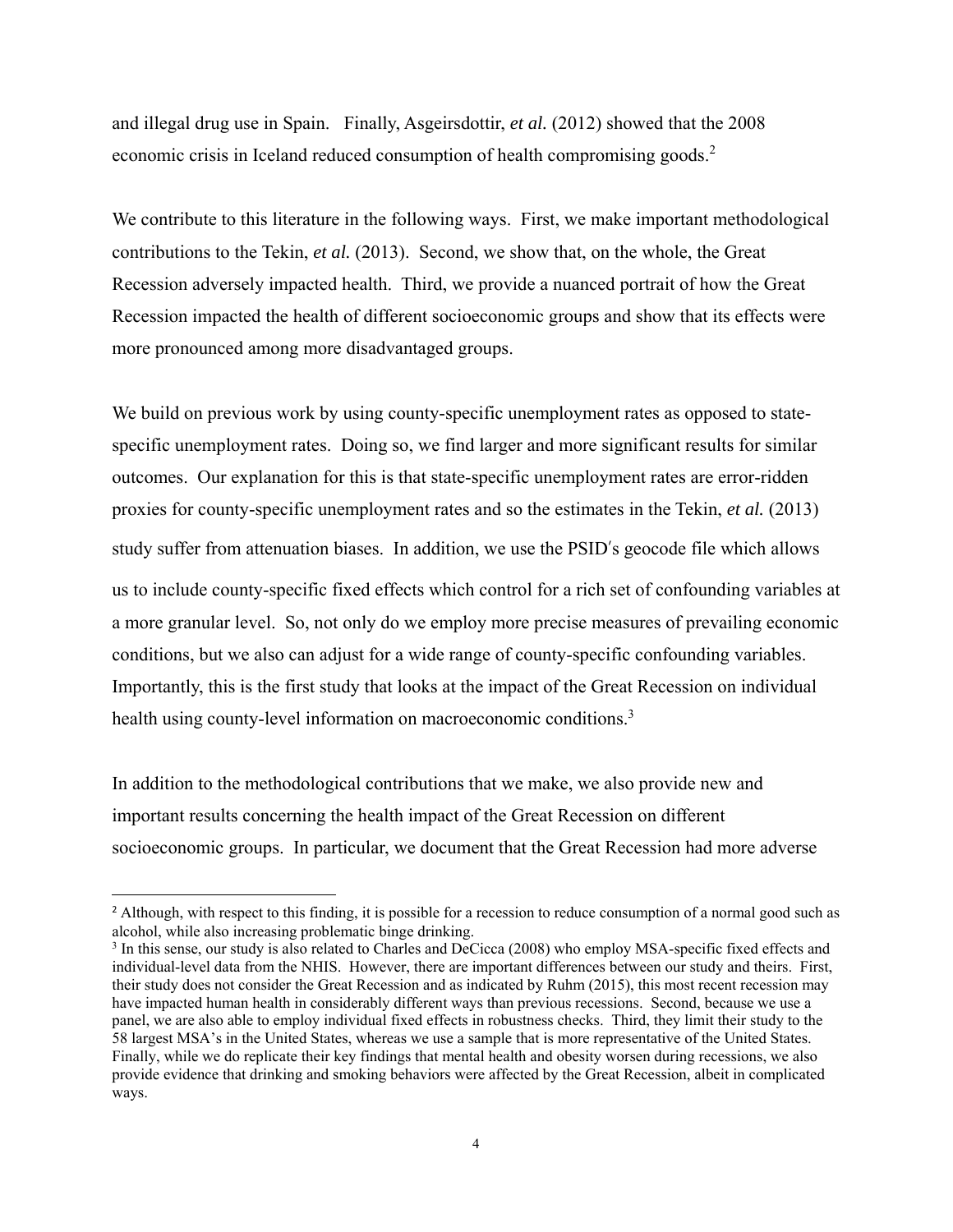consequences on health-related behaviors for blacks and less educated people than it had on whites and more educated people which is a result that is also new to the literature. Obesity, smoking, and drinking all increased for blacks. In contrast, the effects of the recession on drinking were smaller for whites. Moreover, there is weak evidence that the recession actually *reduced* obesity and smoking prevalence for whites. In a similar vein, we show that the Great Recession had larger adverse effects on drinking, obesity, and mental health for less educated people.

Interestingly, the fact that the recession appeared to reduce obesity rates for more privileged groups but increased them for the less privileged is consistent with recent findings by Coleman and Dave (2013). Specifically, they show that recessions increase physical exertion for people who are more likely to be employed in white collar professions but decrease it for people who more likely to be employed in blue collar professions. Consequently, another impact of the Great Recession was that, along many dimensions, it widened socioeconomic disparities in health-related behaviors.

The balance of this paper is organized as follows. In the next section, we discuss some avenues through which the macro-economy can affect health. After that, we discuss our data. After that, we describe our empirical methods. We then present our findings. Finally, we conclude.

#### **II. Mechanisms**

Theoretically, the impact of recessions on health and health-related behavior is ambiguous with some effects promoting health (salubrious effects) and others adversely impacting health (deleterious effects). This is clearly borne out in the empirical evidence as discussed above. On the whole, the salubrious effects of recessions will happen via time investment in health and reduced consumption of vices provided that they are normal goods. On the other hand, the deleterious effects of recessions will happen through increased consumption of vices if they are inferior goods or reduced physical exertion at work if work is physically strenuous.

## Salubrious Effects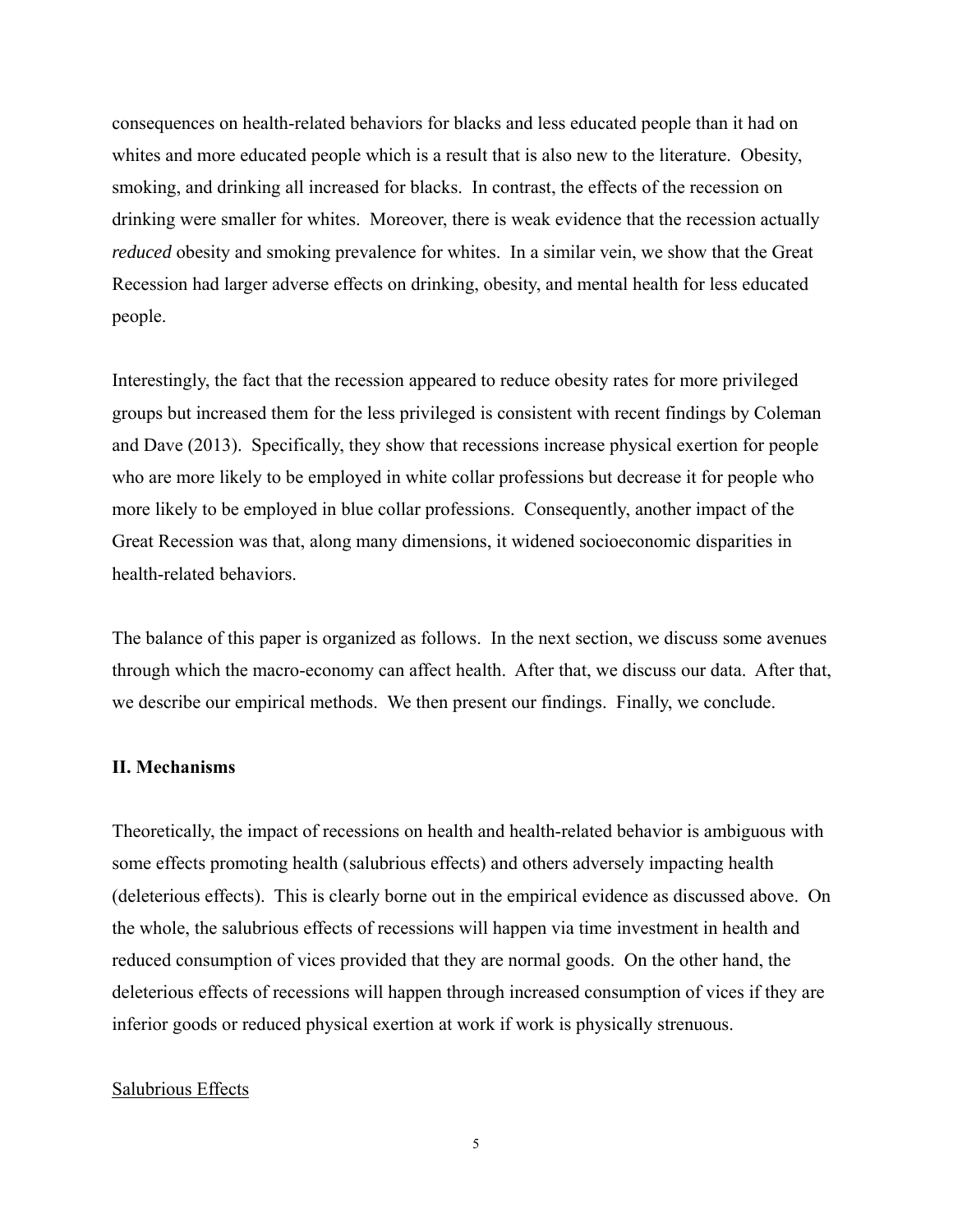These effects have been discussed by many including Ruhm (2000). Essentially, recessions will reduce the opportunity cost of time and reduce incomes. As a consequence, time investment in health will increase and consumption of vices that are also normal goods will decline. Ruhm (2005) does provide evidence for both of these channels. Evidence for reduced consumption of alcohol and other potentially harmful goods is also provided by Asgeirsdottir, *et al.* (2012) and Cotti, *et al*. (2015).

#### Deleterious Effects

Recessions may damage health via two channels. First, if some vices are inferior goods, then consumption of them will increase. Moreover, even for some goods such as alcohol which is a normal good (*e.g.* Cotti, *et al*. (2015)), problematic use such as binge drinking may increase during recessions if it is used as a coping mechanism (*e.g.* Dee (2001), Davalos, *et al.* (2012)). A similar argument can be made for obesity since idle time can be used for eating more and food can also provide comfort during stressful times. Second, if people have physically strenuous occupations, then job loss could be associated with less physical exertion.

The net effects of recessions on health-related behaviors, theoretically, could vary based on a person's economic status. So, why would some groups experience positive impacts while others experience negative impacts? First, as pointed out by Coleman and Dave (2013), people of lower economic status are more likely to be engaged in physically strenuous occupations and this suggests that recessions could be associated with increased obesity for these groups. Second, people for whom the effects of recessions are more temporary have a greater incentive to invest in their own health during the economic lull since, within the context of a model in the spirit of Grossman (1972), this will pay off in the future in the form of more productive time. On the other hand, people who are more severely and permanently impacted by recessions will be less likely to be employed in the future and so they have less incentive to preserve their health. As a consequence, these people have a greater incentive to take part in harmful (albeit temporarily pleasurable) behaviors to cope with the effects of the recession. To the extent that the effect of the recession is more severe for people with less economic status, we would then expect the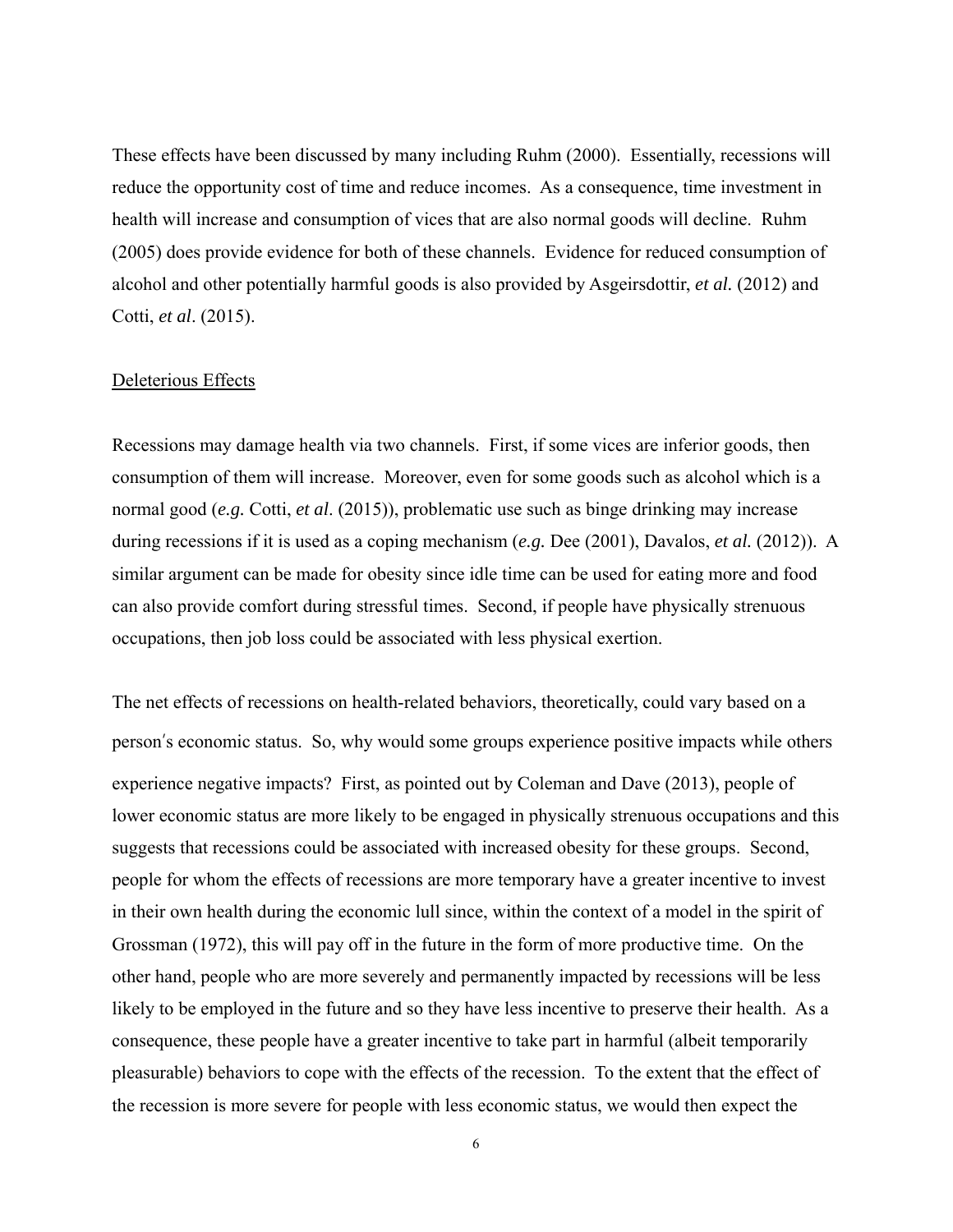impact of the recession to be more harmful to their health.

## **III. Data**

We utilize data from the PSID which is a national longitudinal study that collects individualspecific information on health, demographic, and socioeconomic outcomes that is run by the University of Michigan. The PSID began in 1968 with interviews of about 5000 families and has continued to interview their descendants since then. To obtain county-specific information, we use the county identifier file from the PSID.<sup>4</sup> We utilize the 2003, 2005, 2007, 2009, 2011 and 2013 waves. We employ these waves because the 2007 and 2009 waves contain the recession and we have two waves prior to the recession (2003 and 2005) and two waves after the recession (2011 and 2013). Because only heads of household and their spouses were asked the healthrelated questions in the survey, we limit our sample to them. We employ county-level unemployment rates from the Local Area Unemployment Statistics (LAUS) of the Bureau of Labor Statistics (BLS) which were then merged into the PSID for each year using PSID's geocode file.

For most of the estimations, we restrict the sample to people with strong labor force attachments which we define to be people between ages 25 and 55. Sample sizes by year for the 25-55 sample are reported in Table A1. In addition, we further restrict this sample by dropping retired and disabled people, students, and housewives. We also present some estimations for people age 65 or older. The idea for using this sample is that this sub-sample has weaker labor force attachments and so if the impact of the recession on health is operating through the labor market then we should see attenuated effects in this population. Because the goal of this exercise is to see if the recession impacted people with weak labor force attachments, we included the retired, disabled, students (to the extent that there are full-time students older than 65), and housewives.

Descriptive statistics for our sample are reported in Table 1. The data can be broadly categorized under the following rubrics: health-related behaviors, health outcomes (physical and mental), and

<sup>4</sup> See http://simba.isr.umich.edu/restricted/ProcessReq.aspx for details.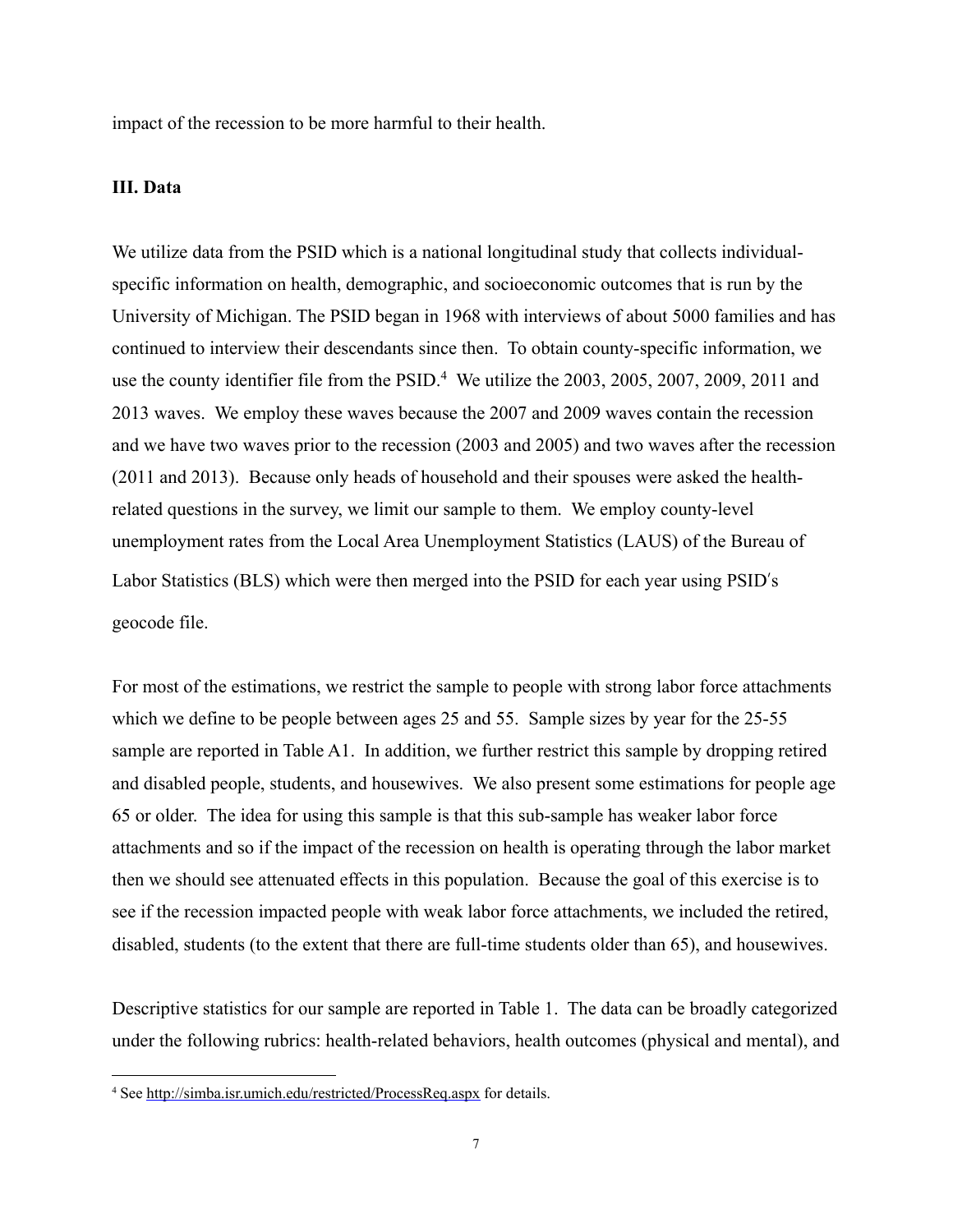demographics. The demographic variables are fairly self-explanatory and are listed in the bottom portion of the table. The health variables require a bit more explanation which we provide in the next two subsections. With a few exceptions, the outcomes that we use closely follow Tekin, *et al.* (2013).

The county-level unemployment rate was obtained from the LAUS of the Bureau of Labor Statistics (BLS). We collected 3,218 county unemployment rates from every other year between the years of 2003 to 2013 which corresponds to the years of our PSID sample. In our sample, the average county-level unemployment rate was 6.95 percent with a standard deviation of 2.75 percent indicating that there is substantial variation in county-level unemployment rates in our data. Moreover, a regression of the county-level unemployment rate onto county fixed effects has an  $\mathbb{R}^2$  of 47.22% indicating that over half of the variation of the county-level unemployment rate is within counties which is critical for our research design.

## *Health-related Behaviors*

The PSID includes numerous questions about alcohol and smoking consumption. Specifically, respondents were asked how often they drank and individuals who reported drinking several times a week or everyday were categorized as a "chronic drinker." The PSID survey also asked respondents about the typical number of drinks consumed per day. Following standard guidelines, we define men who drink three to four drinks or more per day and women who consume one to two drinks or more per day as "heavy drinkers."<sup>5</sup> A "current drinker" is defined as an individual who reported having had a drink in the last year. Similarly, we define a "current smoker" as someone who has ever smoked during the last year. Since the definition of light or heavy smoker varies widely, we define a "heavy smoker" as individuals who smoke six or more cigarettes per day.<sup>6</sup> Note that we are well aware that the definition of current drinking includes many behaviors that people would not consider problematic. However, given the penchant for

<sup>&</sup>lt;sup>5</sup> According to the definition from the Centers for Disease Control and Prevention, heavy drinking is defined as consumption of 15 or more drinks per week for men and consumption of 8 or more drinks per week for women. See http://www.cdc.gov/alcohol/faqs.htm#heavyDrinking.

<sup>&</sup>lt;sup>6</sup> Husten (2009) documents that the definition of light smoking ranged from "smoking 1-39 cigarettes per week" to "smoke 10-20 cigarettes per day."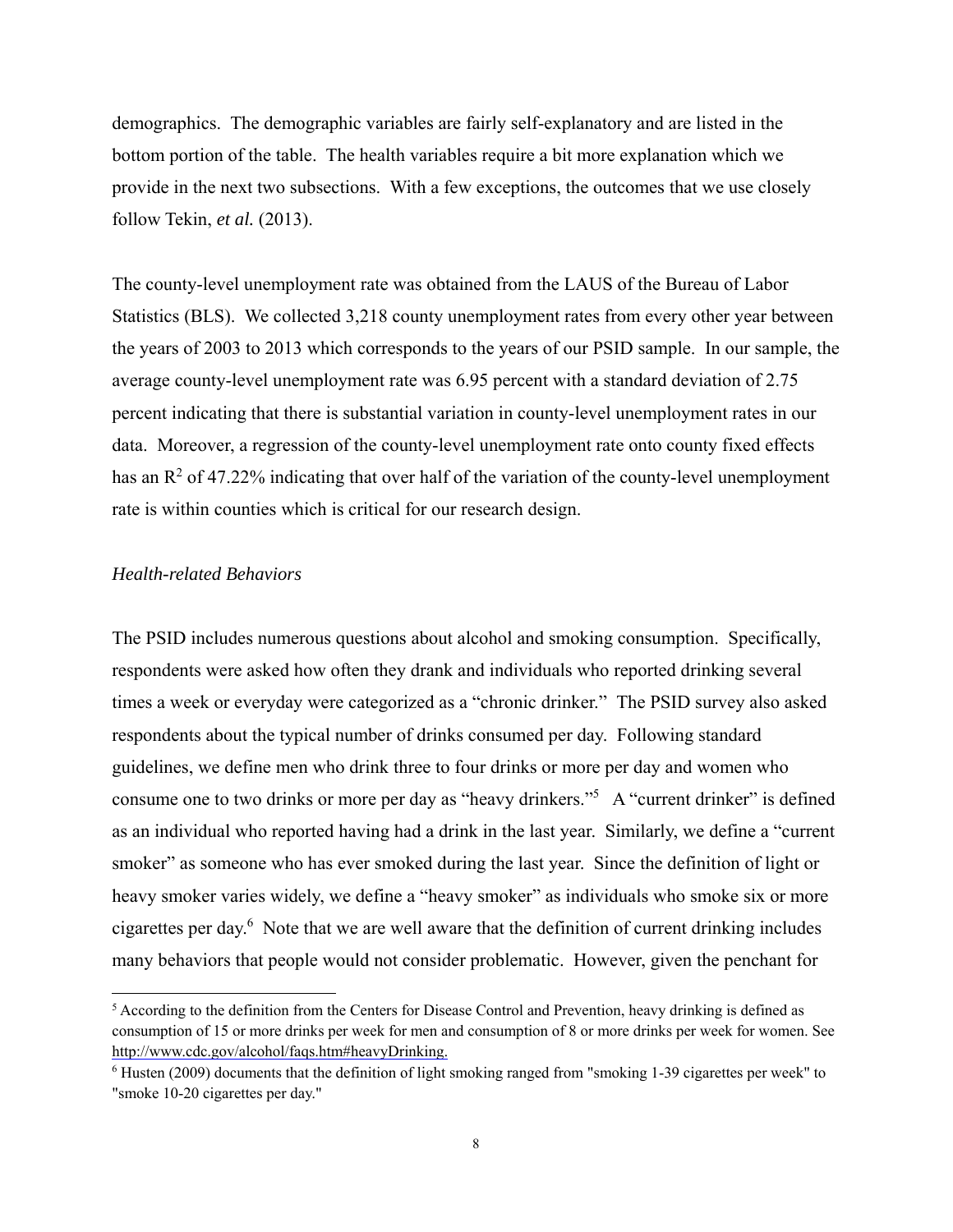under-reporting socially undesirable behaviors, these questions may measure problematic behaviors that are not measured by either the heavy or chronic drinking variables.

In addition, we consider physical activity. The PSID provides information about vigorous physical activity (which includes activities such as heavy housework, aerobics, running, swimming, and bicycling), light physical activity (which includes activities such as walking, dancing, gardening, golfing, and bowling), and strengthening activities (which includes activities that are specifically designed to strengthen muscles such as lifting weights). Each of these three variables is binary and is set to unity if the respondent reported any of these types of activities. Finally, we use weekly hours of housework as an additional measure of physical activity.

#### *Health Outcomes*

We use the *K6 Non-specific Psychological Distress* scale which was also used by Charles and DeCicca (2008). Recent work by Tekin, *et al.* (2013) also looks at mental health as an outcome, although they use a different depression index. This K6 distress scale includes six questions designed to measure different markers of psychological distress including reports of feelings of effortlessness, hopelessness, restlessness, sadness, and worthlessness during the past 30 days. The K6 distress scale is a weighted sum of these six outcomes. Kessler, *et al.* (2003) has shown that the K6 scale is at least as effective as a number of other depression scales in predicting serious mental health problems.

The physical health outcomes that we employ include variables based on self-reported health status (SRHS) and body mass index (BMI). SRHS is a categorical variable that takes on integer values between one and five where one is excellent and five is poor. We transform the SRHS variable into two binary indicator variables for excellent (SRHS equal to one or two) and poor (SRHS equal to four or five) health. The BMI variable is transformed into three dummy variables for being overweight (BMI $\geq$ 25), obese (BMI $\geq$ 30), and severely obese (BMI $\geq$ 35).

## **IV. Methodology**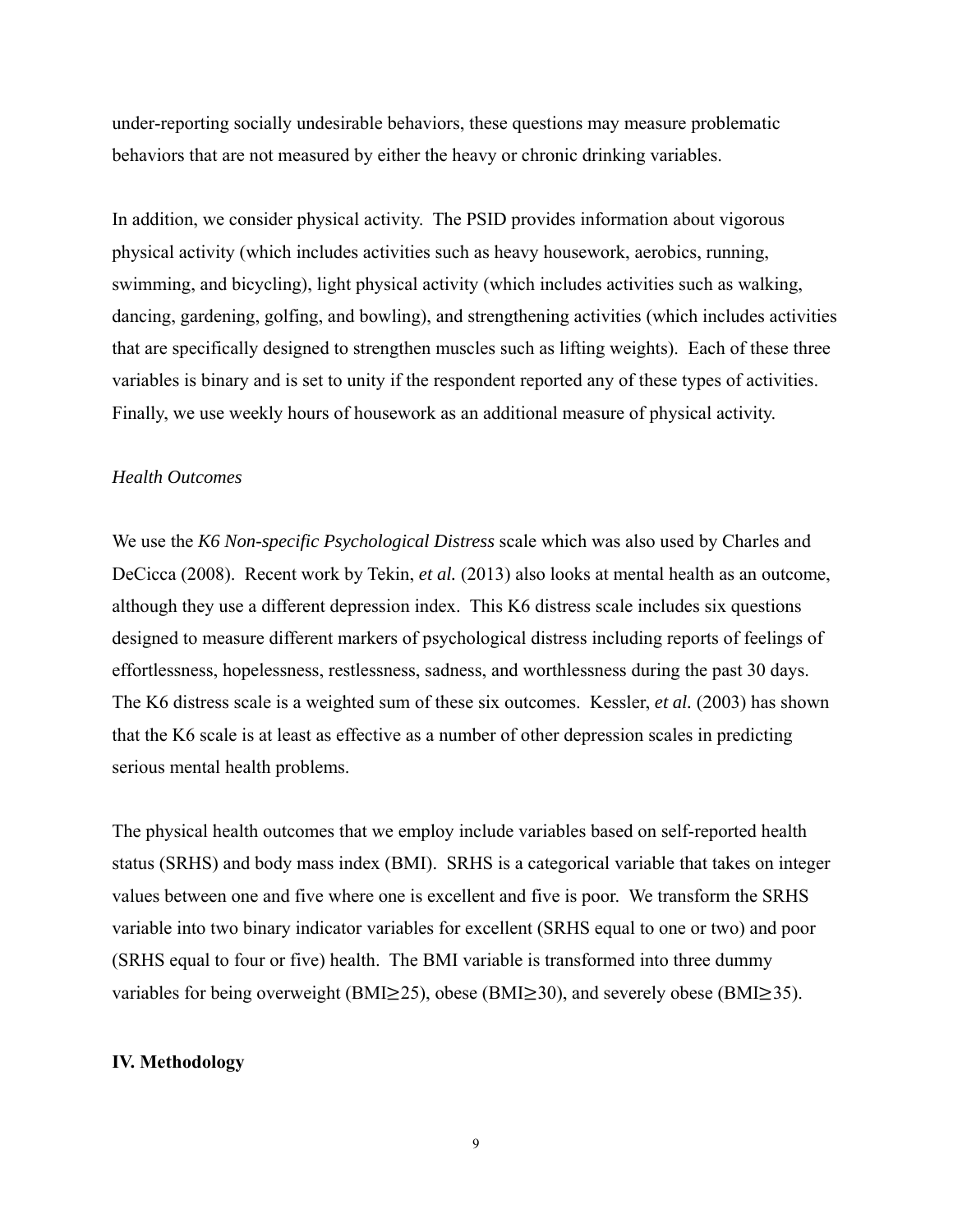To estimate the effect of the Great Recession on health outcomes and health-related behaviors, we employ a linear regression model. If we let *i* denote the individual, *c* the county, *s* the state, and *y* the year, the basic estimation model is:

$$
H_{icsy} = \beta_0 + \beta_1 U_{cy} + \beta_2 X_{iy} + \delta_c + \delta_y + \delta_s * t + \varepsilon_{icsy}.
$$
 (1)

The dependent variable,  $H_{icsv}$ , is a health outcome or behavior. The county-specific unemployment rate in a given year is  $U_{c\nu}$ . The vector,  $X_{i\nu}$ , contains individual-specific control variables including age, gender, race, marriage status, education, and labor income. We also include county and year dummies which are denoted by  $\delta_c$  and  $\delta_v$ . Finally, we include statespecific time trends which are denoted by  $\delta_s * t$ . We estimate two different specifications of equation (1) both with and without the state-specific trends which has the advantage of controlling for potentially confounding within state trends but the disadvantage of eliminating potentially meaningful exogenous variation in the county-level unemployment rates. Finally, we employ the weights provided by the PSID when estimating these models.

We compute the standard errors using two-way clustering by year and county. When we cluster by county, this accounts for any potential serial correlation within counties or individuals. When we cluster by year, this accounts for spatial correlations within a year. Note that this is a very conservative approach to computing the standard errors.

An important feature of this research design is that we employ county and not state-specific unemployment rates. Within states, there can be considerable variation in local economic conditions, particularly, in larger states. As such, using county-specific unemployment rates does a better job of capturing the macroeconomic circumstances that an individual is facing. In this sense, the state-specific unemployment rates can be viewed as error-ridden proxies for the county-specific rates.

In addition to doing a comprehensive job of measuring local macroeconomic conditions, our study also does a comprehensive job of controlling for heterogeneity across local labor markets. Importantly, Tekin, *et al.* (2013) and Ruhm (2005), which also closely align with our own study,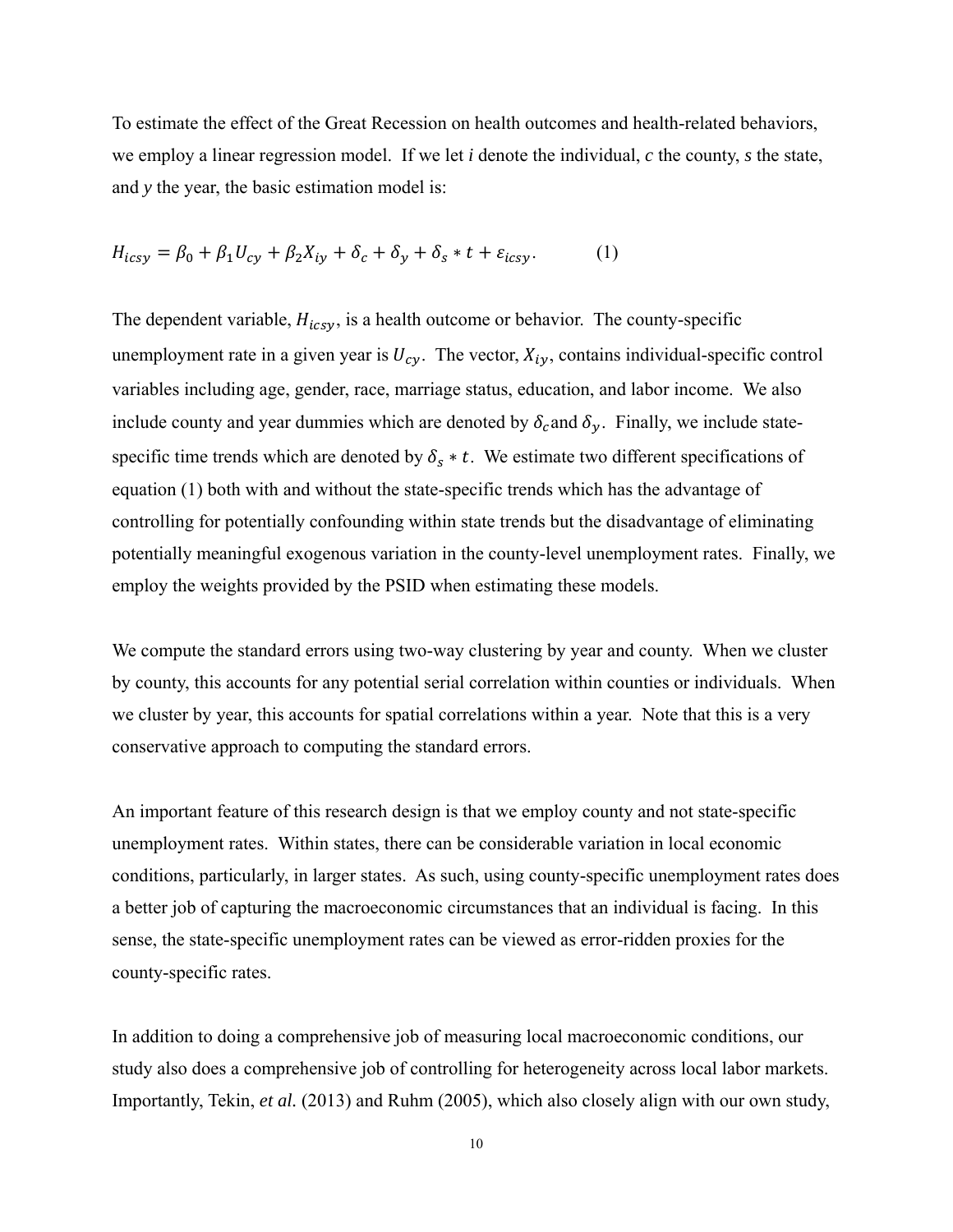only control for state fixed effects which only accounts for the state-level and time-invariant confounders. Clearly, the use of state fixed effects may be too coarse since potential confounders such as education and health infrastructure, culture, demographic composition, and weather may vary at a finer geographical level. For example, Asians are about one third of the population in San Francisco whereas they are only 0.4% of the population of Sierra County in California. Another example is that within states, particularly in the South, some counties are "dry" which means that alcohol cannot be purchased within them. Given that many of our outcomes relate to alcohol consumption, this is another important potential county-specific confound. Simple inclusion of state fixed effects would not account for these within state confounders.

We also adopt a more comprehensive approach to addressing heterogeneity by including individual fixed effects which subsume the county fixed effects. This approach has the advantage of controlling for a greater amount of unobserved confounding variables than the county fixed effects. However, it comes with the cost of wasting important exogenous variation in the data as has been argued by Deaton (1997) and Angrist and Pischke (2008). It is also less efficient. As such, we view the results with the individual fixed effects as a robustness check for our core results and we primarily focus on the results with the county fixed effects for most of the paper.

## **V. Results**

## *Core Results*

Our core estimation results are reported in Table 2. In the first column, we include county and year fixed effects. In the second column, we further include state-specific trends. Each cell corresponds to a separate estimate of our parameter of interest,  $\beta_1$ , and each row corresponds to a separate outcome.

First, we see strong evidence that increases in the unemployment rate during this period increased drinking and, particularly, problematic drinking. In the first column, we see that increases in unemployment are positively associated with increased prevalence of drinking and chronic drinking. In the second column, we see that it is associated with increases in all three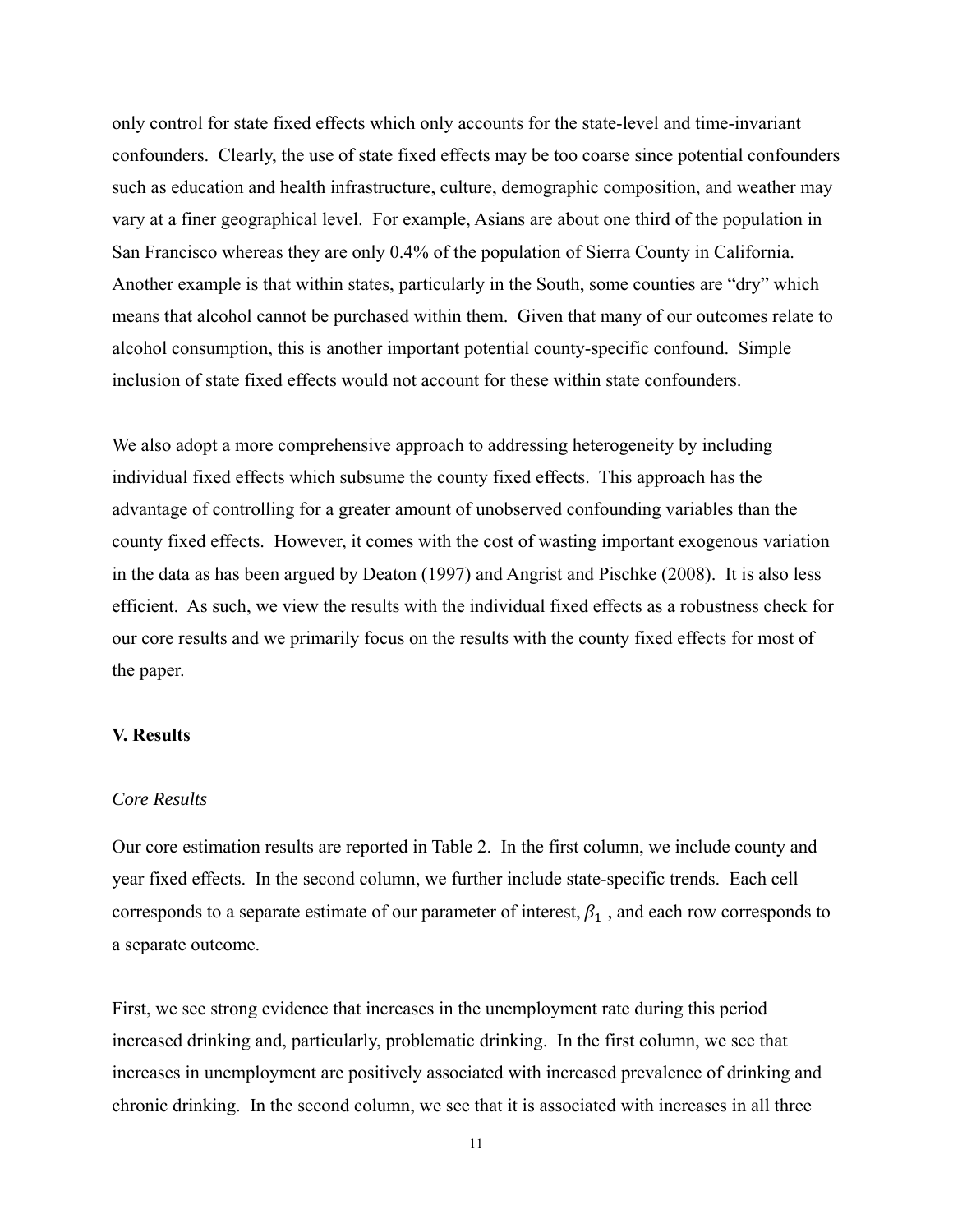types of drinking behavior. Particularly, a one percentage point (PP) increase in the unemployment rate is associated with a 0.6-0.8 PP increase in chronic drinking and a 0.5-0.6 PP increase in current drinking. This constitutes a 2.4-3.2% increase in the prevalence of chronic drinking and a 0.71-0.86% increase in current drinking.

Next, we do not see strong evidence that increases in the unemployment rate impact smoking behaviors or reports of physical activities. We do see evidence that heavy smoking *decreased* in both specifications, but only the estimate from the specification without the state specific trends is significant. However, there is no evidence that the recession impacted reports of currently being a smoker. Finally, we look at four different measurements of physical activity (vigorous physical activity, light physical activity, strengthening activity, and housework hours) using our two different specifications and we see only one estimate for strengthening activity that is negative and significant at the 10% level. On the whole, there is little to no evidence that the recession impacted physical activities or smoking.

Next, we do see some evidence that there was a deterioration of mental health outcomes because of the recession. Consistent with Tefft (2011), when we look at the K6 index, we see strong evidence that the recession led to worsened mental health outcomes using both specifications. The estimates indicate that a one PP increase in the unemployment rate resulted in an increase in the K6 index of 1.8-1.9%. This apparent deterioration in mental health is consistent with the observed increase in drinking that we just saw which may have been a way of coping with the stress induced by the recession.

In addition, the recession did have strong effects on self-reported health status using both specifications. We see that a one PP increase in the unemployment rate is associated with a 0.9 PP decrease in self-reports of excellent health and a 0.7-0.8 PP increase in self-reports of poor health. This constitutes a 1.5% increase in the probability of reporting good health and a 7.8-8.9% increase in the probability of reporting poor health. This result is consistent with Halliday (forthcoming) who showed that fluctuations in earnings have causal impacts on self-rated health.

Finally, there is no evidence that the recession impacted obesity in this table. None of our three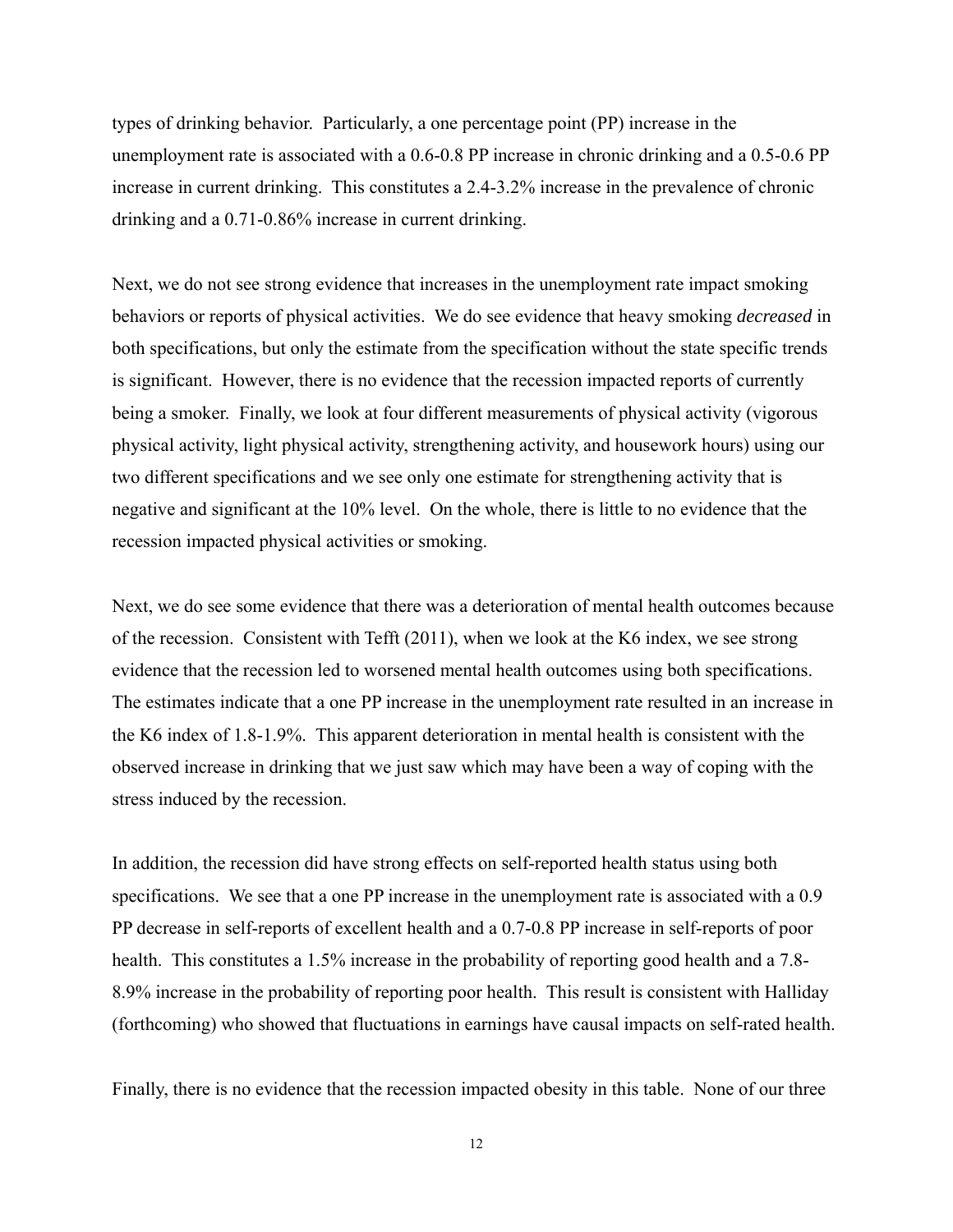measures of obesity and overweight were impacted. However, it is important to note that this could mask important variation across demographic subgroups as we will see.

In Table 3, we estimate the same models that we estimated in the previous table for the subsample that is 65 or older. This population is, by-and-large, retired and so has weak labor force attachments. Looking at the results from our preferred specification in the second column, we see that none of the estimates are significant at the 5 or 1% levels and only the estimate of the coefficient on severe obesity is significant at the 10% level. In the first column where we exclude the state-specific time trends, we see that the coefficient estimates on vigorous physical and strengthening activities are positive and significant but only at the 10% level and this result is not robust to the inclusion of the state-specific trends. On a similar note, there is evidence in the first column that the recession improved self-rated health but, once again, this finding is not robust to the inclusion of state-specific time trends. On the whole, the results in this table do not indicate that the Great Recession had systematic, negative effects on an elderly population with weak labor force attachments. This seems to indicate that the effects of the recession on health ran primarily through the labor market.

Next, in Table 4, we conduct a series of robustness checks. The table contains four sets of estimations. The first two sets include individual fixed effects both with and without statespecific trends. The second two are estimates of county fixed effects models using a sub-sample of people who did not change counties while in the sample, again, both with and without statespecific trends. These two exercises address a concern discussed in Halliday (2007) in which healthier people migrate in response to recessions. So, if the estimate indicates that the recession is adversely impacting health, then the bias stemming from selective out-migration would make it appear as if the recession is worse for human health than it actually is. On the other hand, the reverse is true if the estimates indicate that some aspect of health or health behavior improves during recessions. Note that, while these exercises do address this concern, they also place much heavier demands on the data which, most likely, will result in higher standard errors and, hence, reduced power.

The results in Table 4, on the whole, buttress the results in Table 2. First, we still see strong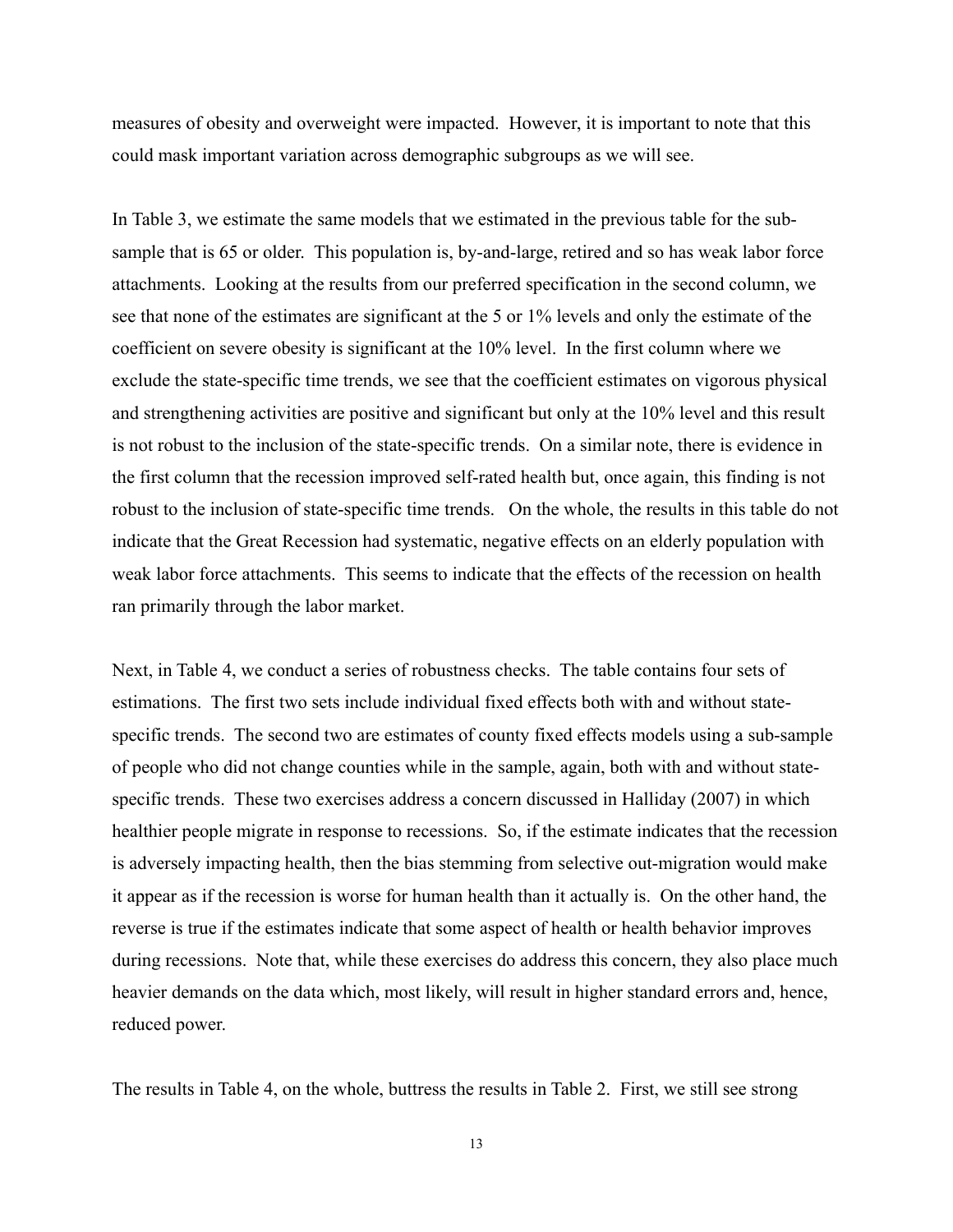evidence that problematic drinking increased during the recession when looking at the estimates using the non-mover sample and we see similar (albeit somewhat weaker) evidence when employing individual fixed effects in the first two columns. Interestingly, the results in this table suggest that smoking and obesity actually decreased during the recession. Particularly, a one PP increase in the unemployment rate reduced the prevalence of heavy smoking by between 0.3 and 0.5 PP and obesity by 0.5 PP. Note that we did not see significant effects on smoking or obesity in Table 2. This is consistent with our discussion of the selection bias induced by migration in the previous section. Healthier people leave depressed areas which will create a positive bias in the smoking and obesity estimates in Table 2. Finally, we also see negative effects of the recession on SRHS and the K6 index, although the effects on the K6 index are not significant in the individual fixed effects specifications.

## *Results by Demographic Group*

We begin this sub-section by estimating equation (1) using a dummy variable for currently being employed for our sample of 25-55 year olds. We estimate the model by race (black and white), gender, and education (people with 12 or fewer years of schooling and people with college degrees).<sup>7</sup> The point of this exercise is to obtain an idea of which groups were most impacted by the recession and to compare this to the health impacts of the recession by demographic subgroups. Not surprisingly, all six of our estimations delivered coefficient estimates on the countylevel unemployment rate that were significant at 1% level.

The point-estimates are reported in Figure 3. We see that a one PP increase in the unemployment rate reduced the probability of being employed in the PSID by 0.6 PP for whites and 0.9 PP for blacks. Similarly, we see that the corresponding marginal effects for men and women are 0.6 and 0.8 and the estimates by education are 0.6 and 0.7 for the college and high school educated. The overall pattern is that, while the recession had a broad impact, women and more disadvantaged socio-economic groups were the most impacted by it.

In Table 5, we report our estimation results of both specifications from Table 2 separated by race.

<sup>&</sup>lt;sup>7</sup> We estimated the more parsimonious specification that excluded the state-specific time trends.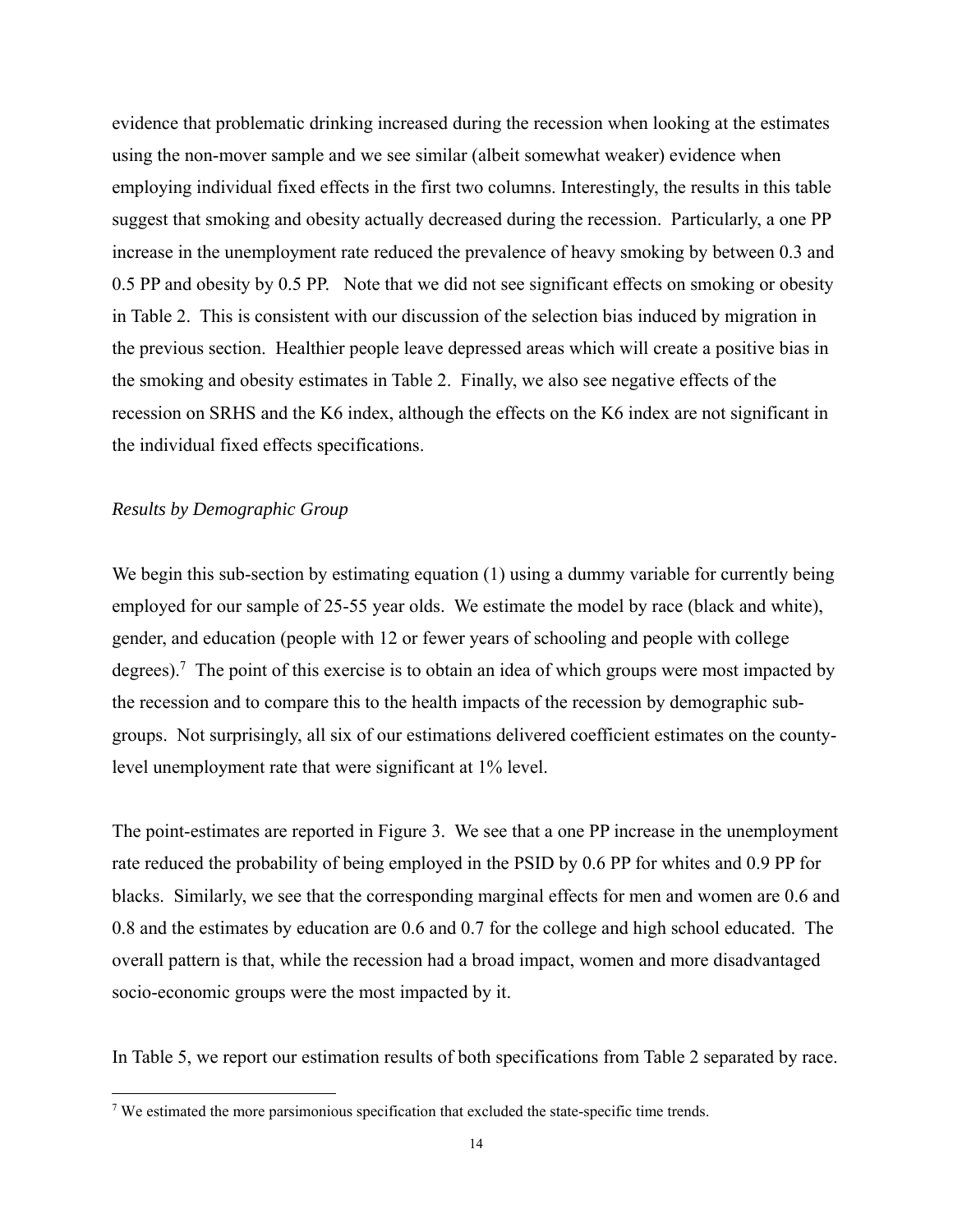First, looking at the drinking outcomes, we see that the recession had much stronger effects on the drinking behavior of black people than on white people. For example, when we included state-specific trends in the second and fourth columns, we see that a one PP increase in the unemployment rate is associated with a 0.9 PP increase in chronic drinking for whites and a 2.2 PP increase for blacks. In the same specifications, the probability of being a current drinker increased by 0.5 PP for whites and 1.8 PP for blacks. We also see that a one PP increase in the unemployment rate resulted in a 1.1-1.7 PP increase in the prevalence of heavy drinking for blacks but had no effects on whites. Similarly, we see that blacks report a 1.1-1.3 PP increase in the probability of being a current smoker in response to a one PP increase in the unemployment rate. Interestingly, there is weak evidence that whites smoked *less* in response to the recession; in the first column, we see that the probability of being a heavy or a current smoker decreased by 0.4-0.6 PP. As before, we see no evidence, at the 5 or 1% level, that the recession impacted any of our physical activity measures. Turning to the mental health outcomes, we see that the recession had large effects on whites but no effects on blacks. In a similar vein, while there is some evidence that blacks reported worse self-rated health in column three, the bulk of the effects on SRHS appears to have been for the white sub-population. Specifically, we see that a one PP increase in the unemployment rate is associated with a 0.9 PP decrease in the probability of reporting excellent health and a 0.7-0.8 PP increase in the probability of reporting poor health for whites.

Finally, as with smoking, we see an interesting contrast in how the recession impacted obesity rates by race. Looking at whites in the first column, there is evidence that the rate of obesity and severe obesity *declined* by 0.5 and 0.3 PP, respectively. However, this result is not robust to the inclusion of state-specific trends. In contrast, all three measures of obesity increased in response to increases in the unemployment rate for blacks. This is true in both specifications from columns three and four. These effects vary in a narrow band between 1.1 and 1.5 PP.

In Table 6, we present estimates by gender. First, the recession impacted drinking for both men and women, although in different ways. For men, the bulk of the impact was on moderate drinking. Indeed, we see that there is weak evidence that chronic drinking increased by 0.5-0.8 PP and stronger evidence that current drinking increased by 0.7 PP for men. In contrast, for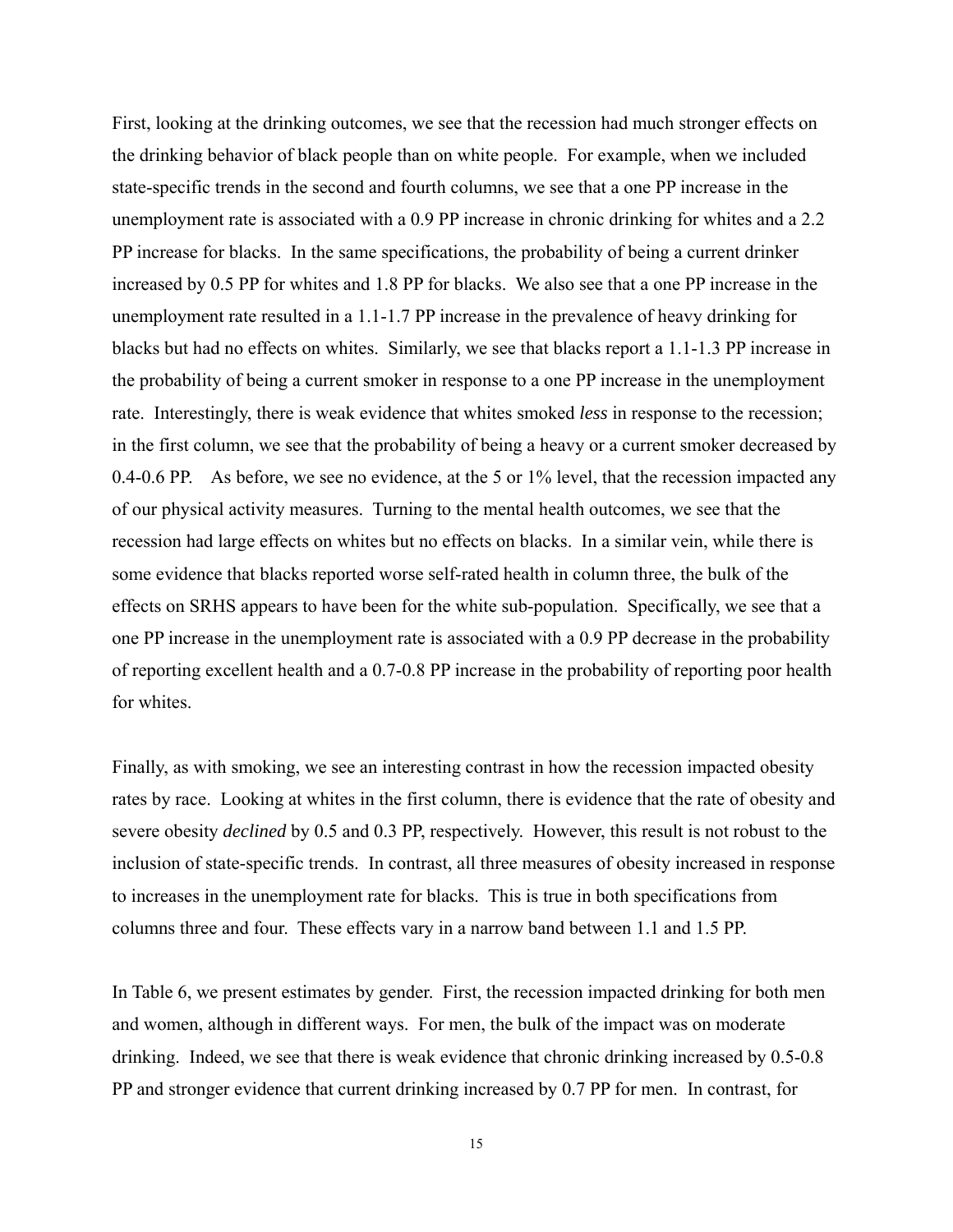women, the probabilities of being a current or heavy drinker were unaffected, but the probability of being a chronic drinker increased by 0.8 PP and this estimate is significant at the 95% level in both specifications. Next, there is little evidence that the recession impacted smoking or physical activity for either gender. There is some evidence that the recession impacted mental health outcomes, but looking at the point-estimates of the coefficient on the K6 index, we do not see any discernible gender differences as the point-estimates are all similar. In the same spirit, we see that fluctuations in the unemployment rate impacted SRHS for both genders, but the effects were larger for women. Specifically, we see that a one PP increase in the unemployment rate is associated with a 0.7-1.0 PP increase in the probability of reporting being in poor health for women and 0.4-0.5 PP for men. Similarly, we see a decrease in the likelihood of excellent health of 0.9 PP for women and 0.7 PP for men. Finally, we see no evidence that the recession impacted obesity rates for men, but we do see some evidence that the recession reduced obesity rates for women as the probability of being obese declined by between 0.7-0.8 PP for women.

Finally, we investigate differential impacts of the Great Recession by education levels in Table 7. We estimate the models separately for people with college degrees and people with at most a high school degree. First, we see that the bulk of the effects of the recession on drinking occurred for the least educated. We see no effects for people with college degrees but we see that there was a 0.6-0.8 PP increase in the probability of being a current drinker and a 0.6-1.0 PP increase in the probability of being a chronic drinker for people with at most a high school degree. As before, we see little to no evidence that the recession impacted either smoking or physical activity for either educational group. Next, we see that the bulk of the effects of the recession on mental health outcomes occurred for the least educated as evidenced by the estimates of the coefficient on the K6 index; the point estimates in the third and fourth columns for the high school educated group are 0.064 and 0.53, respectively, whereas they are 0.018 and 0.040 in the first two columns for the college-educated group. A similar pattern exists for SRHS. We see no effects for the college-educated, but we do see a 1.0-1.2 PP reduction in reports of excellent health and a 0.7-0.8 PP increase in reports of poor health for the least educated. Finally, and similar to our results broken down by race, we see that the recession reduced the probability of being overweight for the college educated by 1.1 PP in the first specification but increased the likelihood of being overweight for people with at most a high school degree by 0.6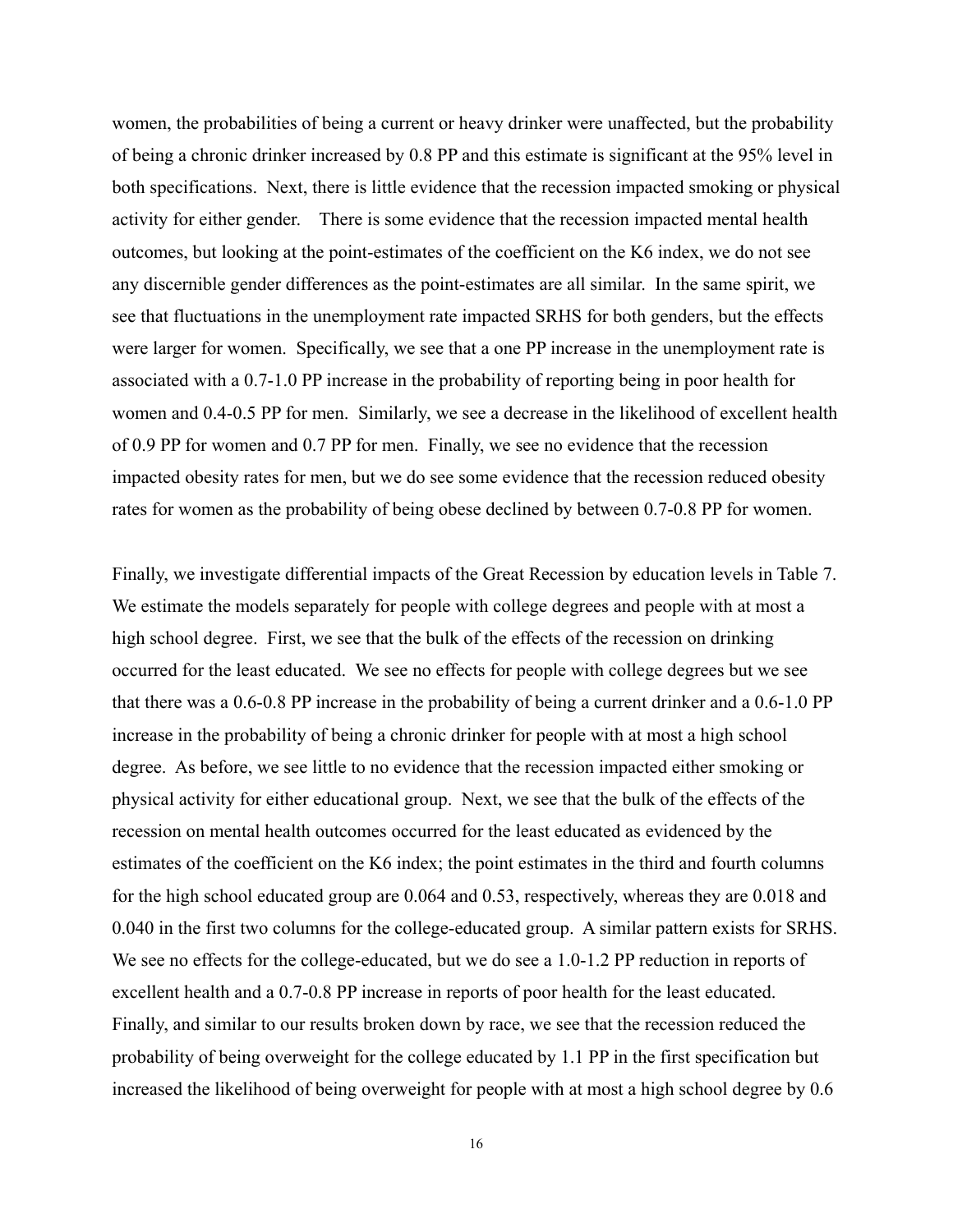PP in both specifications.

These results underscore some of the distributional impacts of the Great Recession in ways that have not hitherto been articulated in the literature. For many important health outcomes, the recession appears to have exacerbated health disparities between blacks and whites and across educational groups. By race, we saw that the recession had larger impacts on drinking, smoking, and obesity rates for blacks than for whites. Moreover, there is some evidence that the recession actually resulted in lower obesity rates for whites and women. However, the recession impacted subjective health measures (*i.e.* the K6 index and the SRHS measures) more for whites than blacks. In addition, the results by educational group indicate that there were larger effects on drinking, mental health, SRHS, and obesity for the least educated. The results for subjective health outcomes by race notwithstanding, these results are consistent with Figure 3 and our theoretical discussion in Section II in that blacks and high school educated people were most impacted by the recessions and these groups drank more and experienced a greater deterioration in their health status in response to the exigencies posed by the Great Recession.

### *Results with State Unemployment Rates*

Finally, we re-estimate the regression models from Table 2 except that now we use state unemployment rates in lieu of county unemployment rates. The basic idea here is that the state unemployment rate is a crude proxy for the county-level unemployment rate. For example and as discussed earlier many states have considerable heterogeneity within them in economic conditions. This is particularly true of larger states. As such, we view the state-level unemployment rate as an error-ridden proxy for the county-level unemployment rate. Given this, one would expect that using state-level unemployment rates in lieu of county-level rates should dampen the impact of the unemployment rate on our outcomes if the measurement error results in the standard attenuation bias.

We report the results in Table 8. On the whole, the estimates in this table are substantially more muted than those in Table 2 which is consistent with the measurement error story. The only results that are statistically significant in both specifications are the estimate for poor health and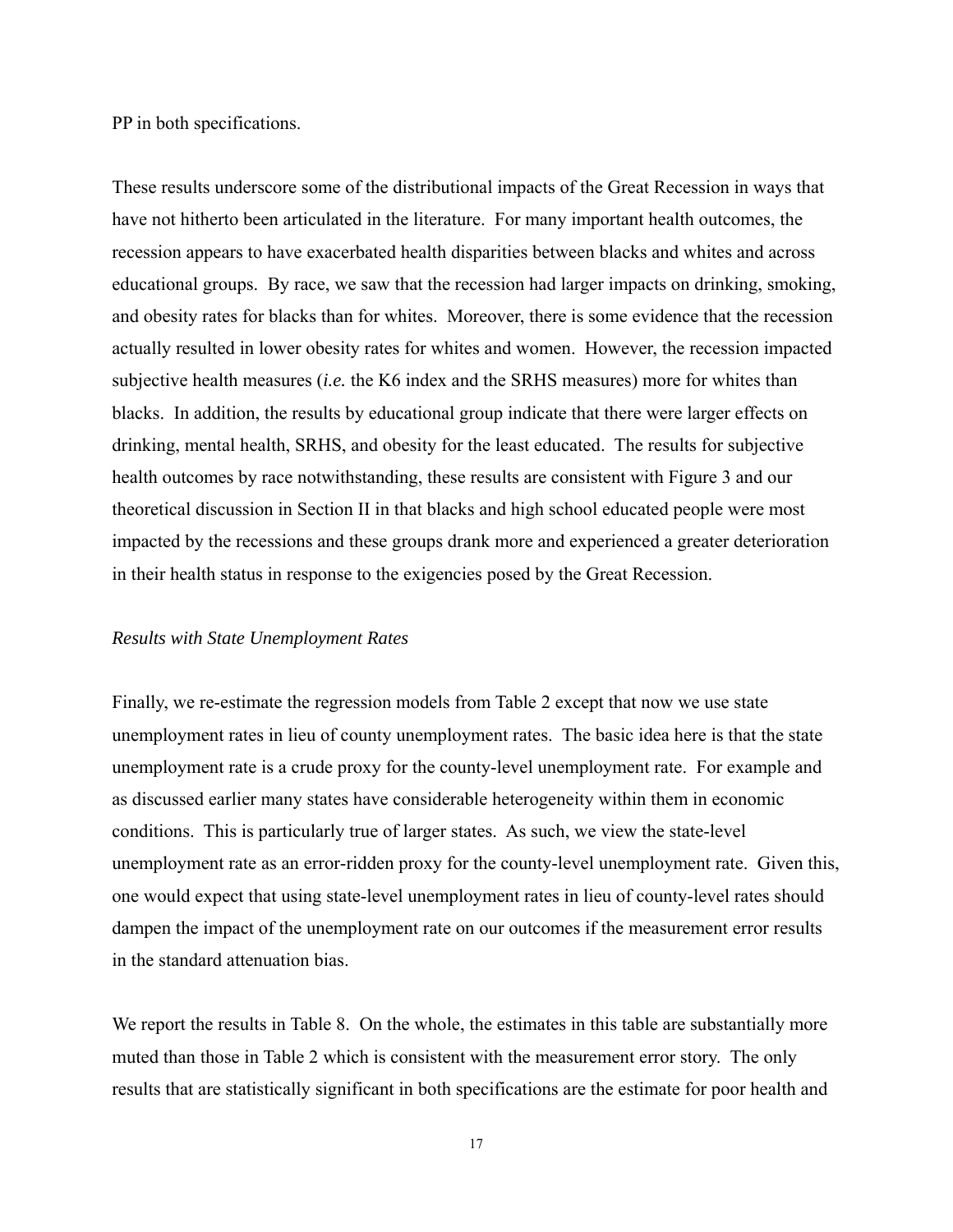overweight (which was not present in Table 2). There are not consistently significant (*i.e.* in both specifications) effects for the K6 index, excellent health, current drinking, and chronic drinking as there were in Table 2.

These findings are consistent with the notion that the state-specific unemployment rates do not measure the macroeconomic circumstances of a given individual as well as the county-specific rates. This would then induce measurement error that ostensibly would lead to muted estimates of the effects of recessions on health vis-à-vis those in Table 2. This may be the reason that we uncover larger effects of recessions on health than do Tekin, *et al.* (2013).

## **VI. Conclusions**

In this paper, we showed that, overall, the Great Recession resulted in worse health outcomes. We built on previous work by employing more granular information on local macroeconomic conditions by using the geocode file from the Panel Study of Income Dynamics. For a population of working-aged adults, we showed that a one percentage point increase in the county-level unemployment rate resulted in a 2.4-3.2% increase in chronic drinking, a 1.8-1.9% increase in the K6 depression index, and a 7.8-8.9% increase in the probability of reporting poor health. Importantly, however, these effects mask that there was considerable heterogeneity in the recession's effects across socioeconomic groups.

As discussed above, it is well documented that aggregate mortality rates are pro-cyclical (*e.g.* Ruhm 2000, Stevens, *et al.* 2015). Ruhm (2000) suggested that one of the mechanisms behind this counter-intuitive finding was that health-related behaviors improved during recessions since relaxed time constraints would enable more time spent exercising and tightened budget constraints would result in less money spent on vices such as alcohol and cigarettes. Indeed, Ruhm (2005) provided evidence that tobacco consumption decreases and physical activity increases during economic lulls in the BRFSS over the period 1987-2000, although Tekin, *et al.* (2013) show that this relationship has severely weakened or become zero over the period 2005- 2011 in the BRFSS. Our results, on the whole, are not consistent with these findings in that we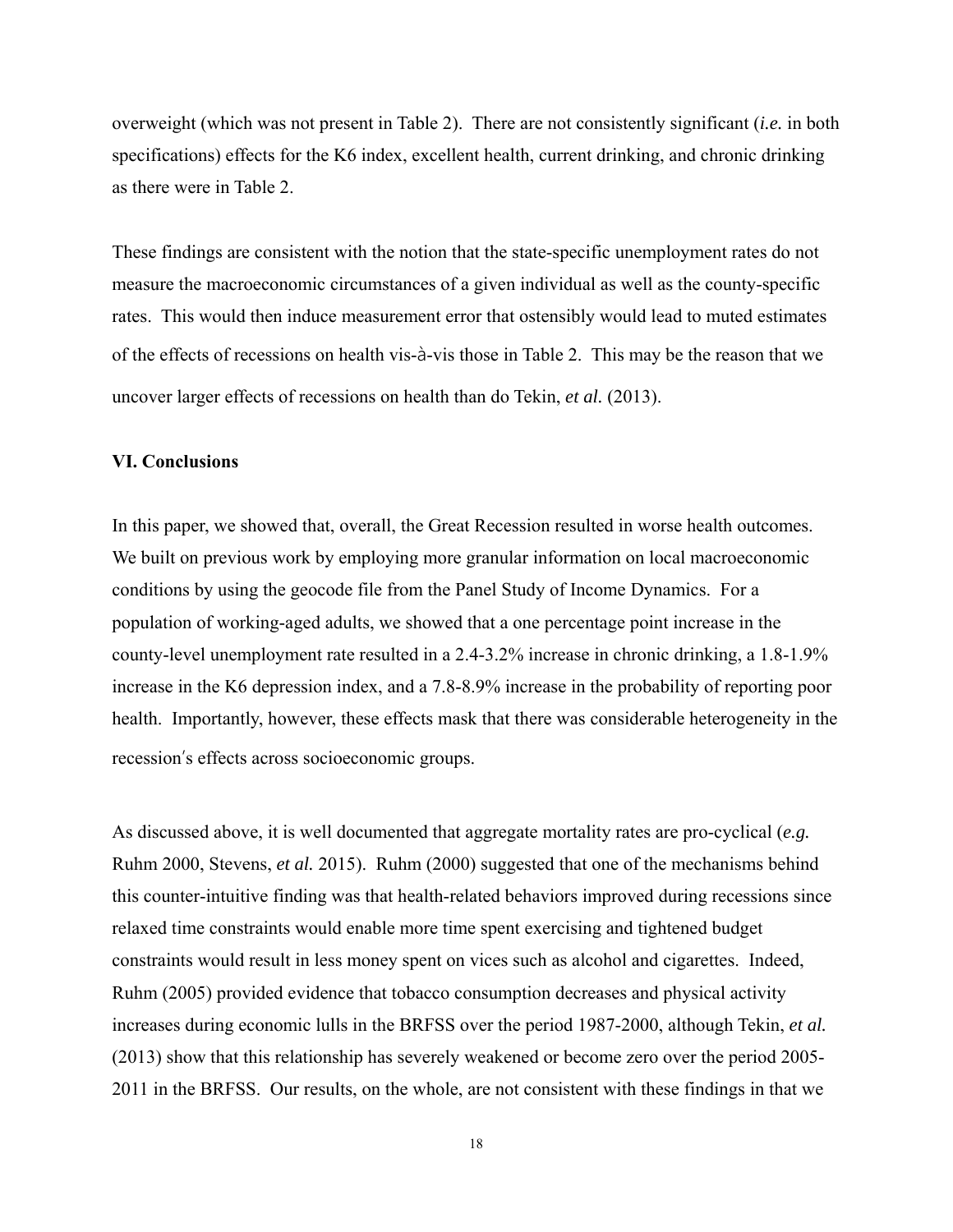find that SRHS, mental health, and problematic drinking behavior all worsen during recessions for people of prime working age, although some of our findings indicate that some health-related behaviors may have improved for whites and the college-educated. It is also important to note that more recent work by Ruhm (2015) has shown that mortality rates have not been pro-cyclical since the early 2000's. In this sense, since we look at the period 2003-2013, our work need not be viewed as being at loggerheads with Ruhm (2000).

While this work may seem to be at odds with many of the studies that rely on aggregate data (*e.g.* state-level mortality rates) discussed above, the results are consistent with studies on the impact of recessions on mortality that use micro-data. For example, Gerdtham and Johannesson (2003, 2005) use individual-level Swedish administrative data and find that mortality risk increases during economic downturns for working-aged men. Similarly, Halliday (2014) uses the PSID and finds that a one PP increase in the unemployment rate results in a 6% increase in one-year mortality risk at baseline also for working aged men.

Our findings on the effects of the Great Recession on obesity are also consistent with other findings in the literature. For example, and similar to our own findings, Charles and DeCicca (2008) find the obesity tends to increase during recessions for men with low *ex ante* employment probabilities and for black men. Evidence for a mechanism underlying this finding is provided by Coleman and Dave (2013) who show that, while exercise hours increase during recessions, for less educated individuals, this does not compensate for total loss in physical exertion due to the loss of physically demanding jobs.

Related to this, an important conclusion of our work is that different socioeconomic groups responded to the Great Recession in very different ways. As already discussed, the Great Recession increased obesity rates for black and high school educated people but there is weak evidence that it decreased obesity rates for white and college educated people. Similar results also obtain for smoking by race; whites smoked less in response to the recession, whereas blacks smoked more. Finally, the recession adversely impacted the drinking behaviors of black and white people and of less educated and more educated people; however, the magnitudes were much larger for black and less educated people. In this sense, the Great Recession appears to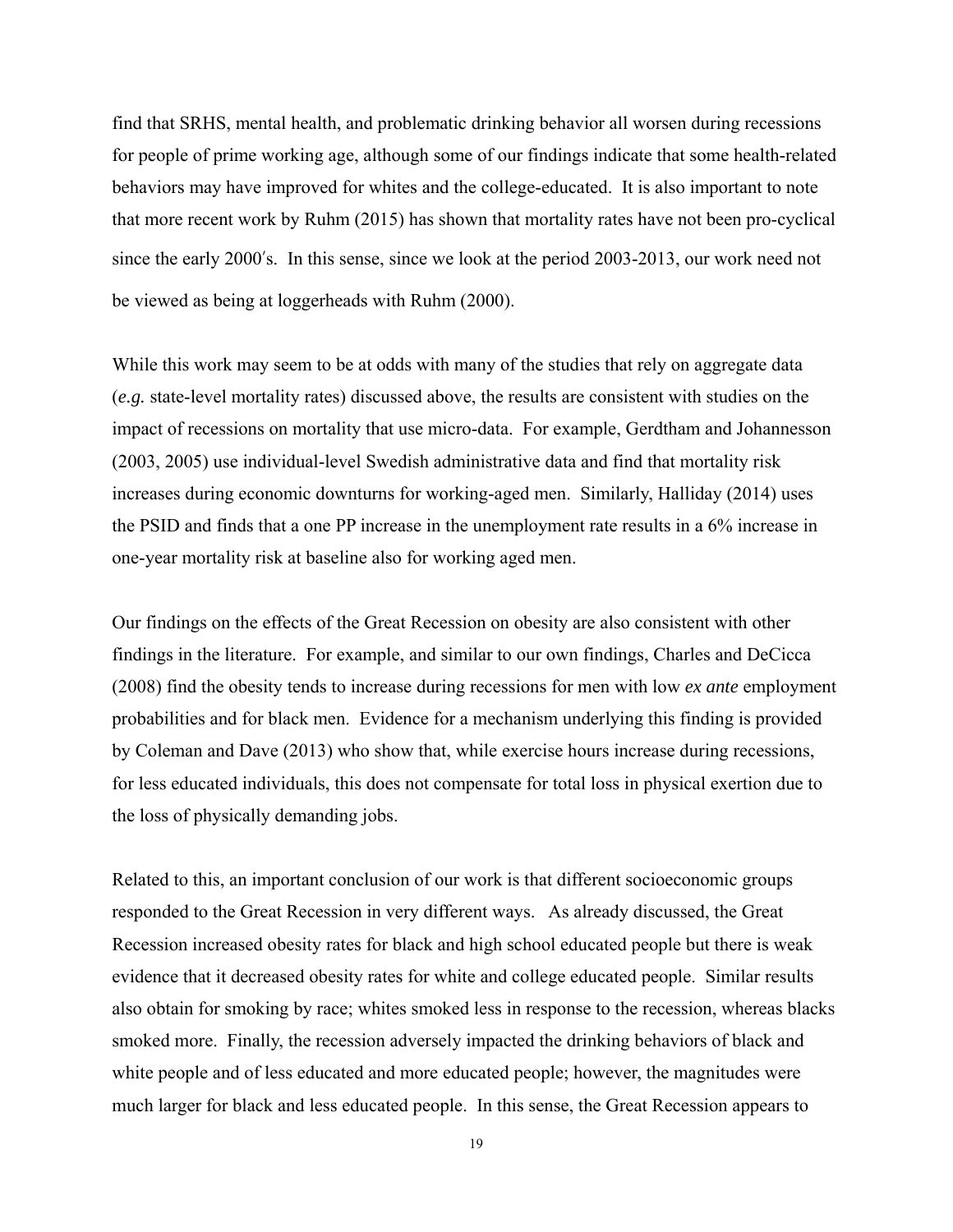have exacerbated many socio-economic health disparities in the United States.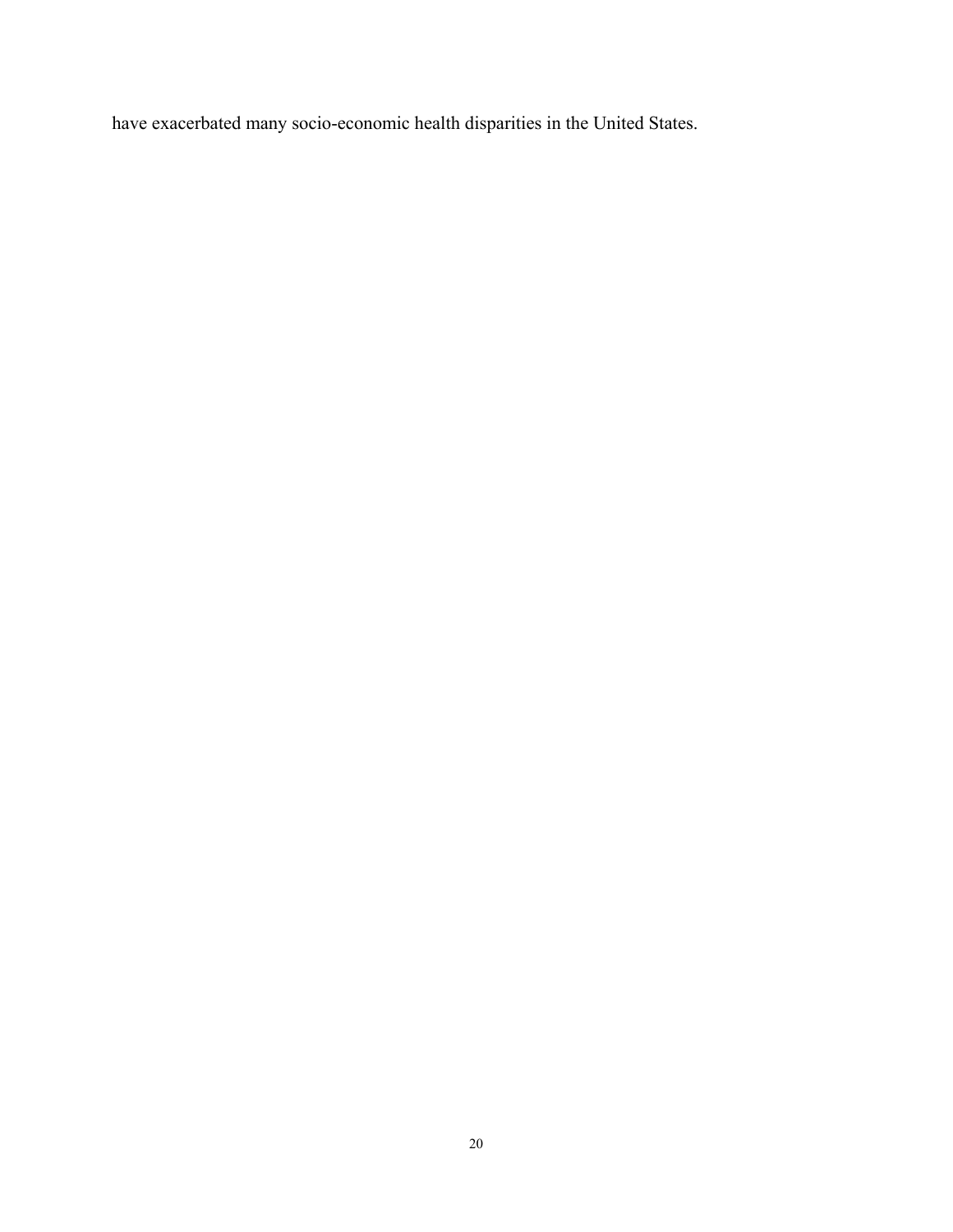## **References**

Angrist, Joshua D., and Jörn-Steffen Pischke. *Mostly harmless econometrics: An empiricist's companion*. Princeton university press, 2008.

Ariizumi, Hideki, and Tammy Schirle. "Are recessions really good for your health? Evidence from Canada." *Social Science & Medicine* 74, no. 8 (2012): 1224-1231.

Asgeirsdottir, Tinna Laufey, Hope Corman, Kelly Noonan, Þórhildur Ólafsdóttir, and Nancy E. Reichman. *Are recessions good for your health behaviors? Impacts of the economic crisis in Iceland*. No. w18233. National Bureau of Economic Research, 2012.

Bassols, Nicolau Martin, and Judit Vall Castelló. "Effects of the Great Recession on drugs consumption in Spain." *Economics & Human Biology* 22 (2016): 103-116.

Brenner, M. Harvey. "Mortality and the national economy: A review, and the experience of England and Wales, 1936-76." *The Lancet* 314, no. 8142 (1979): 568-573.

Buchmueller, Thomas C., Michel Grignon, Florence Jusot, and Marc Perronnin. *Unemployment and mortality in France, 1982-2002*. Centre for Health Economics and Policy Analysis, McMaster University, 2007.

Carpenter, Christopher S., Chandler B. McClellan, and Daniel I. Rees. *Economic Conditions, Illicit Drug Use, and Substance Use Disorders in the United States*. No. w22051. National Bureau of Economic Research, 2016.

Charles, Kerwin Kofi, and Philip DeCicca. "Local labor market fluctuations and health: is there a connection and for whom?." *Journal of Health Economics* 27, no. 6 (2008): 1532-1550.

Coleman, Gregory, and Dhaval Dave. "Exercise, physical activity, and exertion over the business cycle." *Social Science & Medicine* 93 (2013): 11-20.

Cotti, Chad, Richard A. Dunn, and Nathan Tefft. "The Great Recession and Consumer Demand for Alcohol: A Dynamic Panel-Data Analysis of US Households." *American Journal of Health Economics* (2015).

Dávalos, María E., Hai Fang, and Michael T. French. "Easing the pain of an economic downturn: macroeconomic conditions and excessive alcohol consumption." *Health economics* 21, no. 11 (2012): 1318-1335.

Deaton, Angus. *The analysis of household surveys: a microeconometric approach to development policy*. World Bank Publications, 1997.

Dee, Thomas S. "Alcohol abuse and economic conditions: evidence from repeated cross-sections of individual‐level data." *Health economics* 10, no. 3 (2001): 257-270.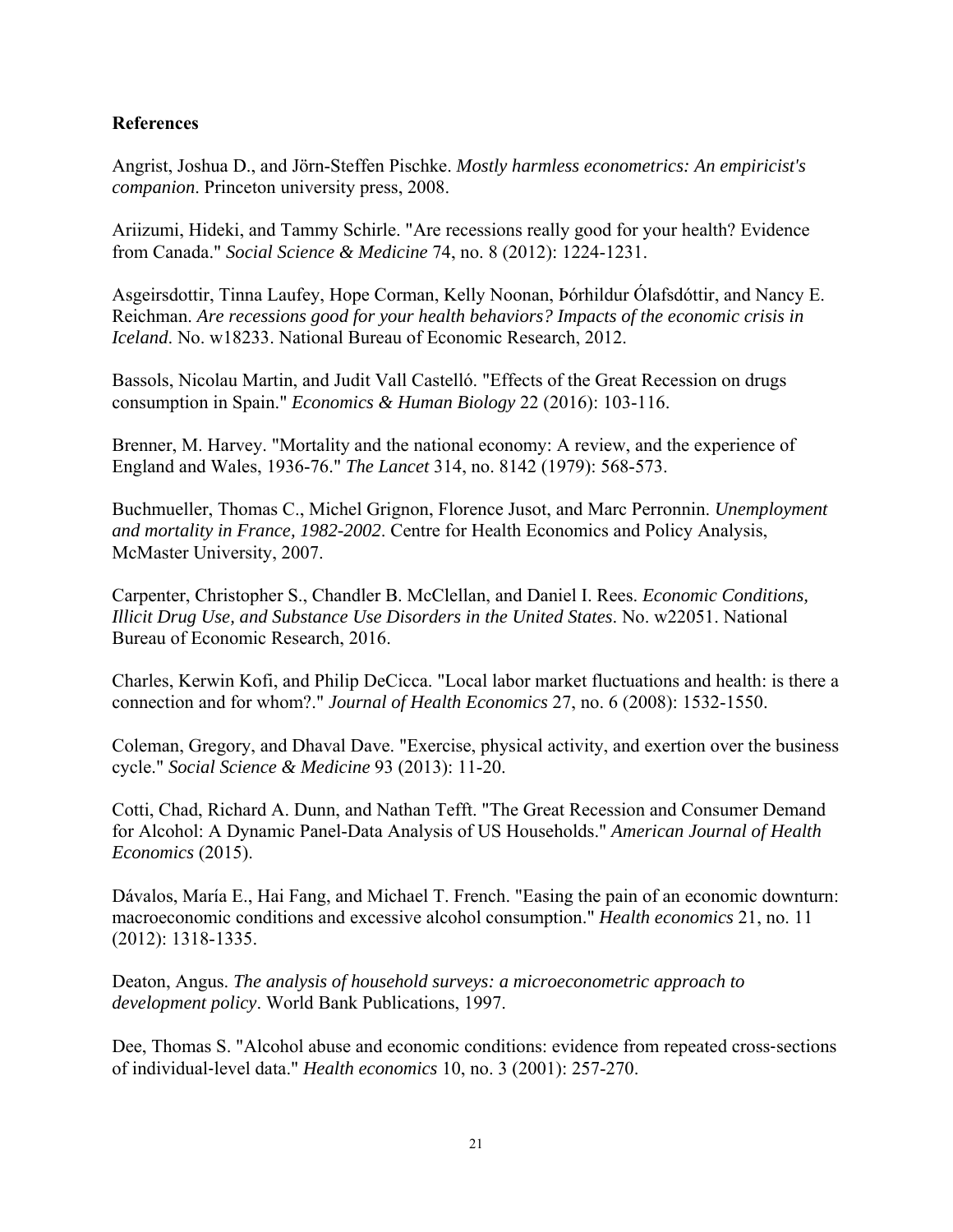Farber, Henry S. *Job loss in the Great Recession and its aftermath: US evidence from the displaced workers survey*. No. w21216. National Bureau of Economic Research, 2015.

Gerdtham, Ulf-G., and Magnus Johannesson. "A note on the effect of unemployment on mortality." *Journal of health economics* 22, no. 3 (2003): 505-518.

Gerdtham, Ulf-G., and Magnus Johannesson. "Business cycles and mortality: results from Swedish microdata." *Social science & medicine* 60, no. 1 (2005): 205-218.

Gerdtham, Ulf-G., and Christopher J. Ruhm. "Deaths rise in good economic times: evidence from the OECD." *Economics & Human Biology* 4, no. 3 (2006): 298-316.

Gonzalez, Fidel, and Troy Quast. "Macroeconomic changes and mortality in Mexico." *Empirical Economics* 40, no. 2 (2011): 305-319.

Granados, José A. Tapia. "Recessions and mortality in Spain, 1980–1997." *European Journal of Population/Revue européenne de Démographie* 21, no. 4 (2005): 393-422.

Grossman, Michael. "On the concept of health capital and the demand for health." *Journal of Political economy* 80, no. 2 (1972): 223-255.

Halliday, Timothy J. "Business cycles, migration and health." *Social Science & Medicine* 64, no. 7 (2007): 1420-1424.

Halliday, Timothy J. "Unemployment and Mortality: Evidence from the PSID." *Social Science & Medicine* 113 (2014): 15-22.

Halliday, Timothy J. "Earnings Growth and Movements in Self-Reported Health," forthcoming *Review of Income and Wealth*.

Husten, Corinne G. "How should we define light or intermittent smoking? Does it matter?." *Nicotine & Tobacco Research* 11, no. 2 (2009): 111-121.

Jensen, Robert T., and Kaspar Richter. "The health implications of social security failure: evidence from the Russian pension crisis." *Journal of Public Economics* 88, no. 1 (2004): 209- 236.

Kessler, Ronald C., Gavin Andrews, Lisa J. Colpe, Eva Hiripi, Daniel K. Mroczek, S-LT Normand, Ellen E. Walters, and Alan M. Zaslavsky. "Short screening scales to monitor population prevalences and trends in non-specific psychological distress." *Psychological medicine* 32, no. 06 (2002): 959-976.

Neumayer, Eric. "Recessions lower (some) mortality rates: evidence from Germany." *Social Science & Medicine* 58, no. 6 (2004): 1037-1047.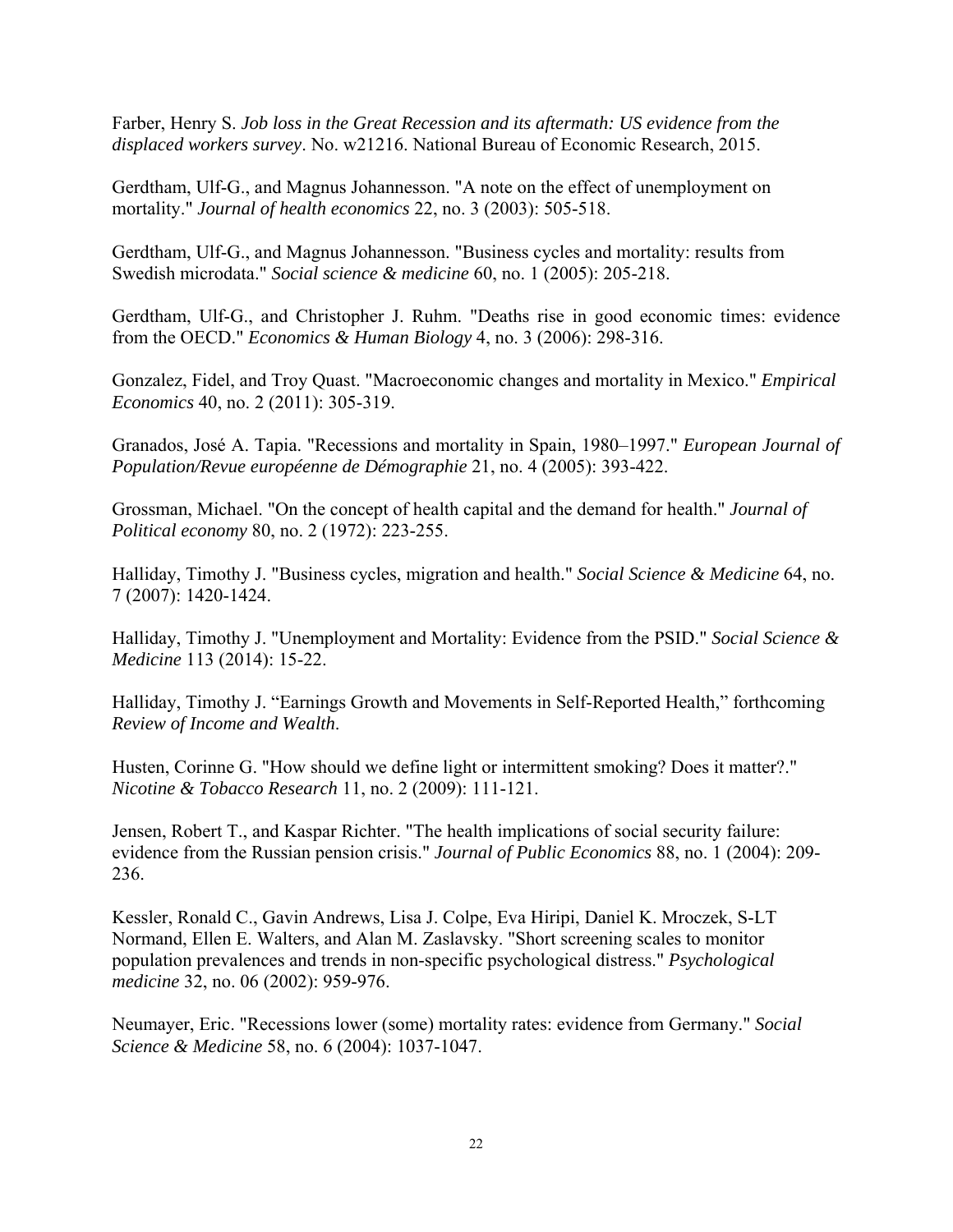Ruhm, C. J. "Are Recessions Good for Your Health?" *The Quarterly journal of economics*, 115, no. 2 (2000): 617-650

Ruhm, Christopher J. "Healthy living in hard times." *Journal of Health Economics* 24, no. 2 (2005): 341-363.

Ruhm, Christopher J. "Recessions, healthy no more?." *Journal of Health Economics* 42 (2015): 17-28.

Stevens, Ann H., Douglas L. Miller, Marianne E. Page, and Mateusz Filipski. "The best of times, the worst of times: Understanding pro-cyclical mortality." *American Economic Journal: Economic Policy* 7, no. 4 (2015): 279-311.

Tefft, Nathan. "Insights on unemployment, unemployment insurance, and mental health." *Journal of Health Economics* 30, no. 2 (2011): 258-264.

Tekin, Erdal, Chandler McClellan, and Karen Jean Minyard. *Health and health behaviors during the worst of times: evidence from the Great Recession*. No. w19234. National Bureau of Economic Research, 2013.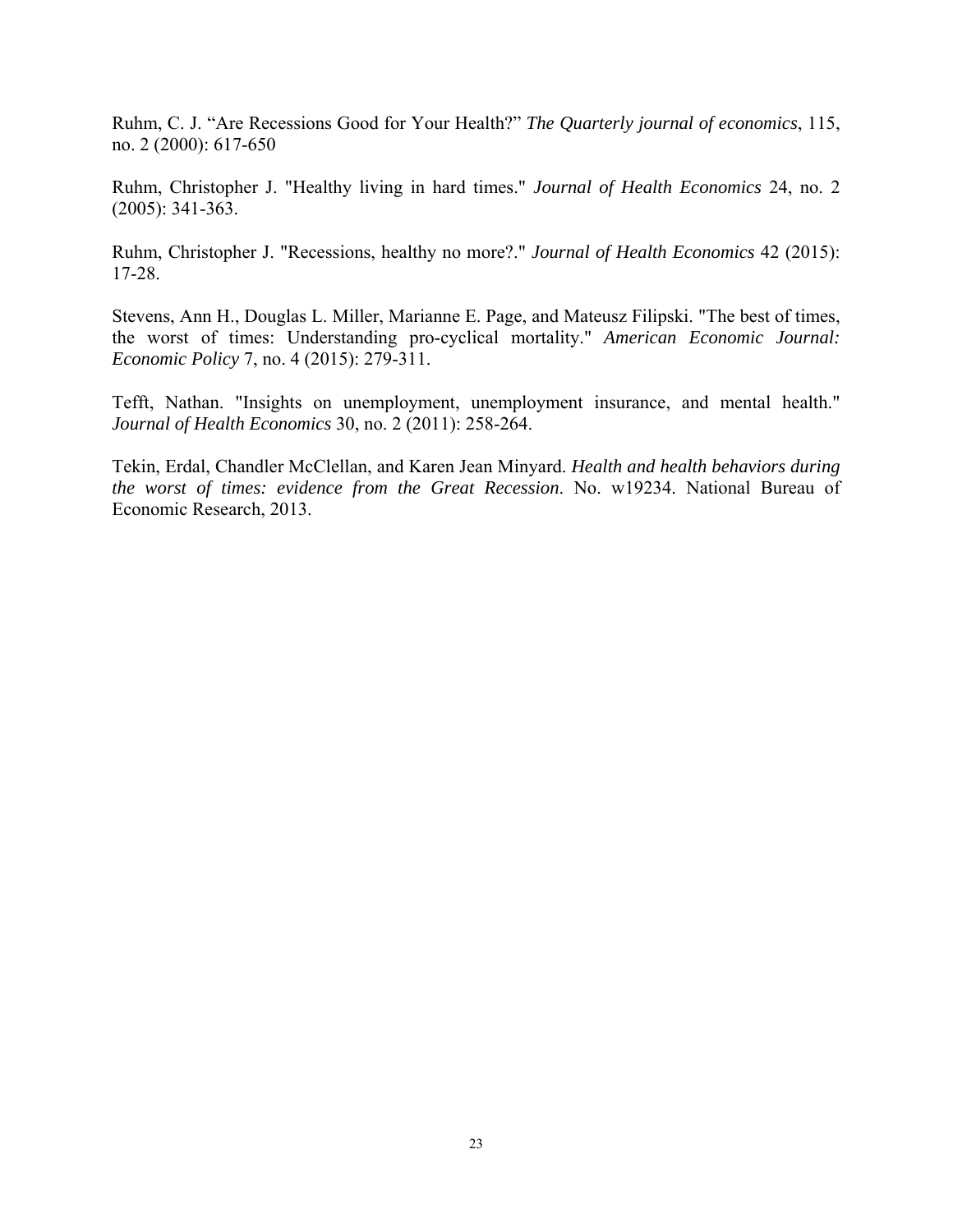

**Figure 1 Total Unemployment Rate in Each Recession since Postwar**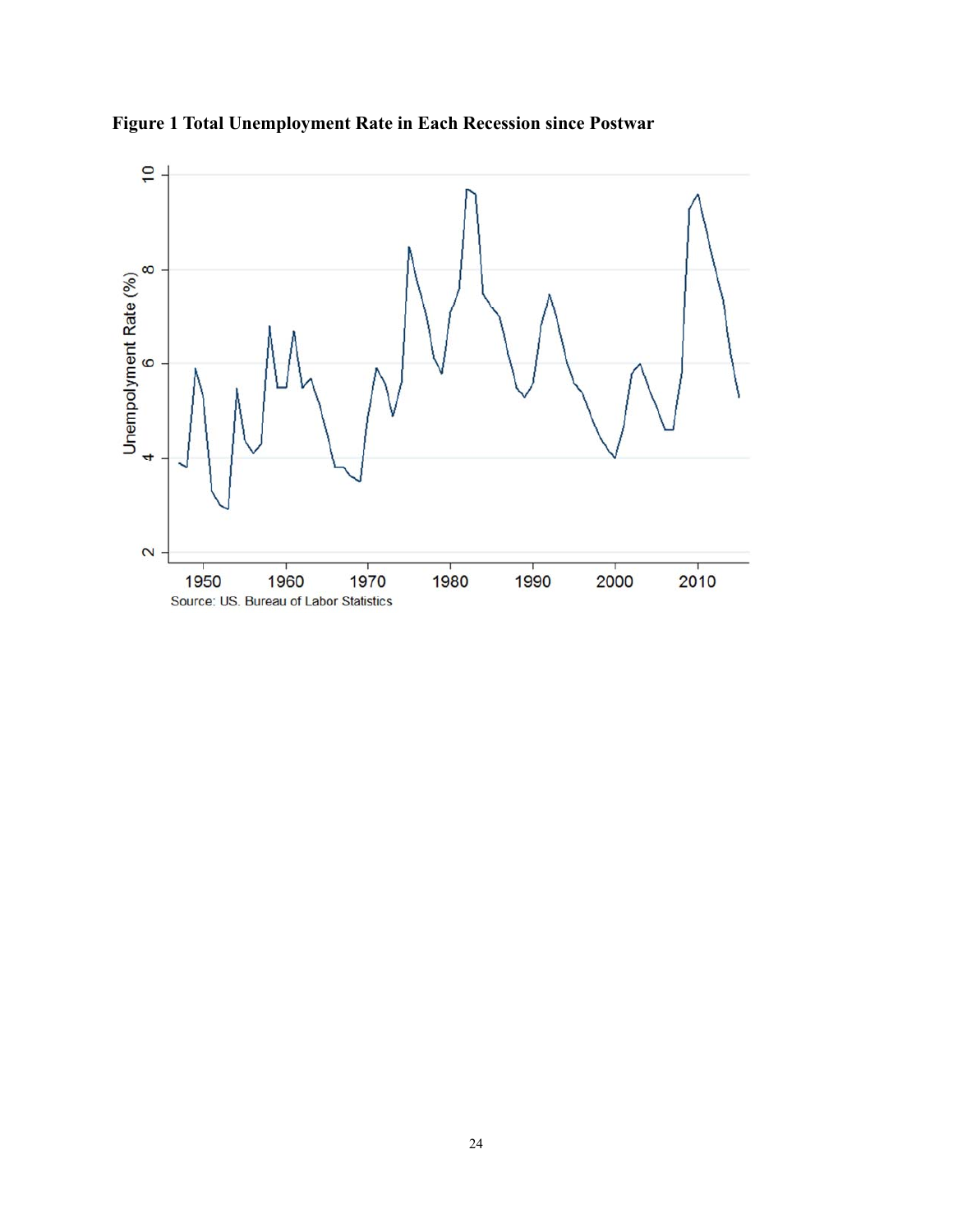

## **Figure 2 Unemployment Duration since Postwar**

research.stlouisfed.org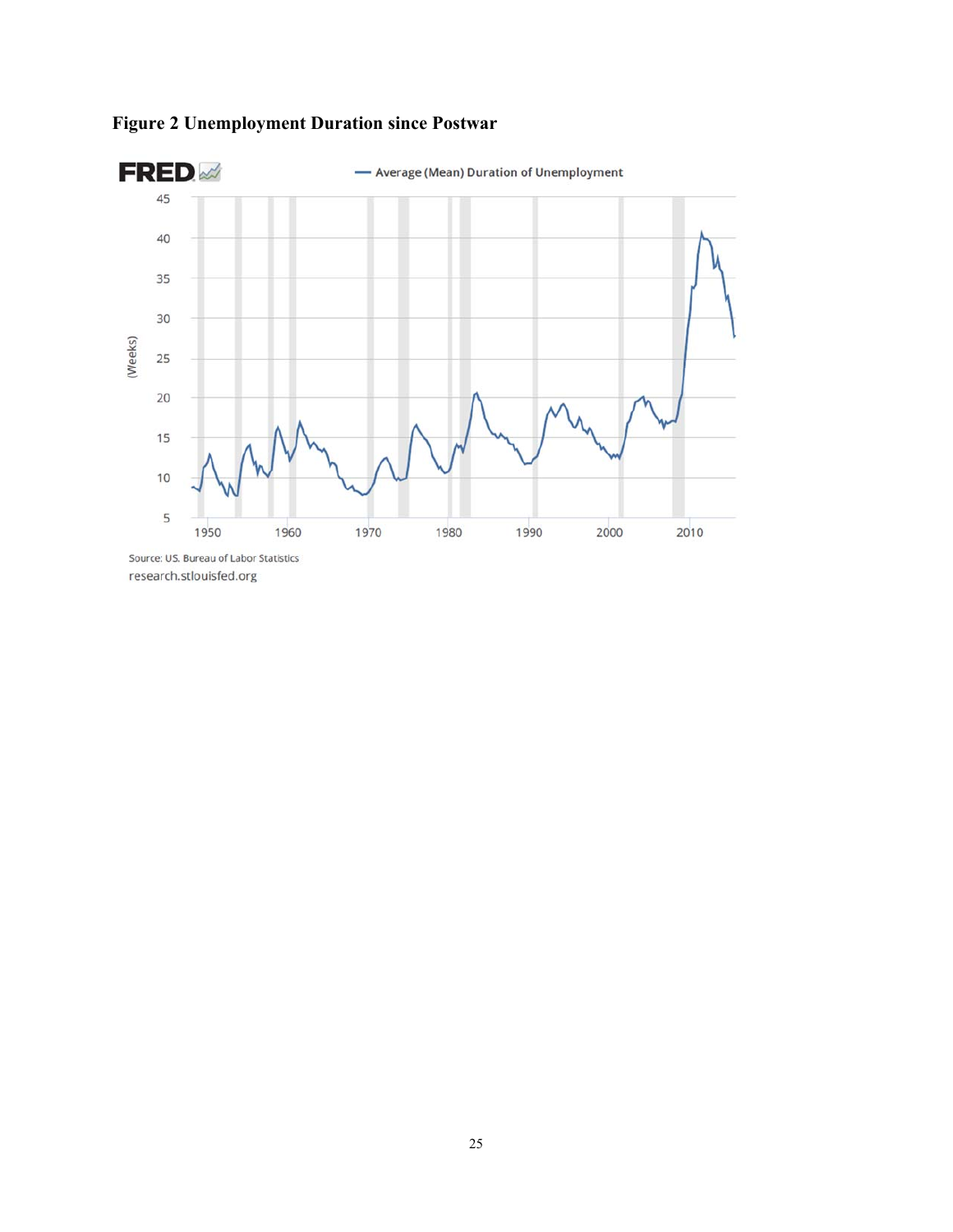

**Figure 3: Impacts of Great Recession by Demographic Group** 

**Note:** Each bar corresponds to the impact of a one percentage point increase in the county-level unemployment rate on the probability of currently being employed in the PSID in percentage points.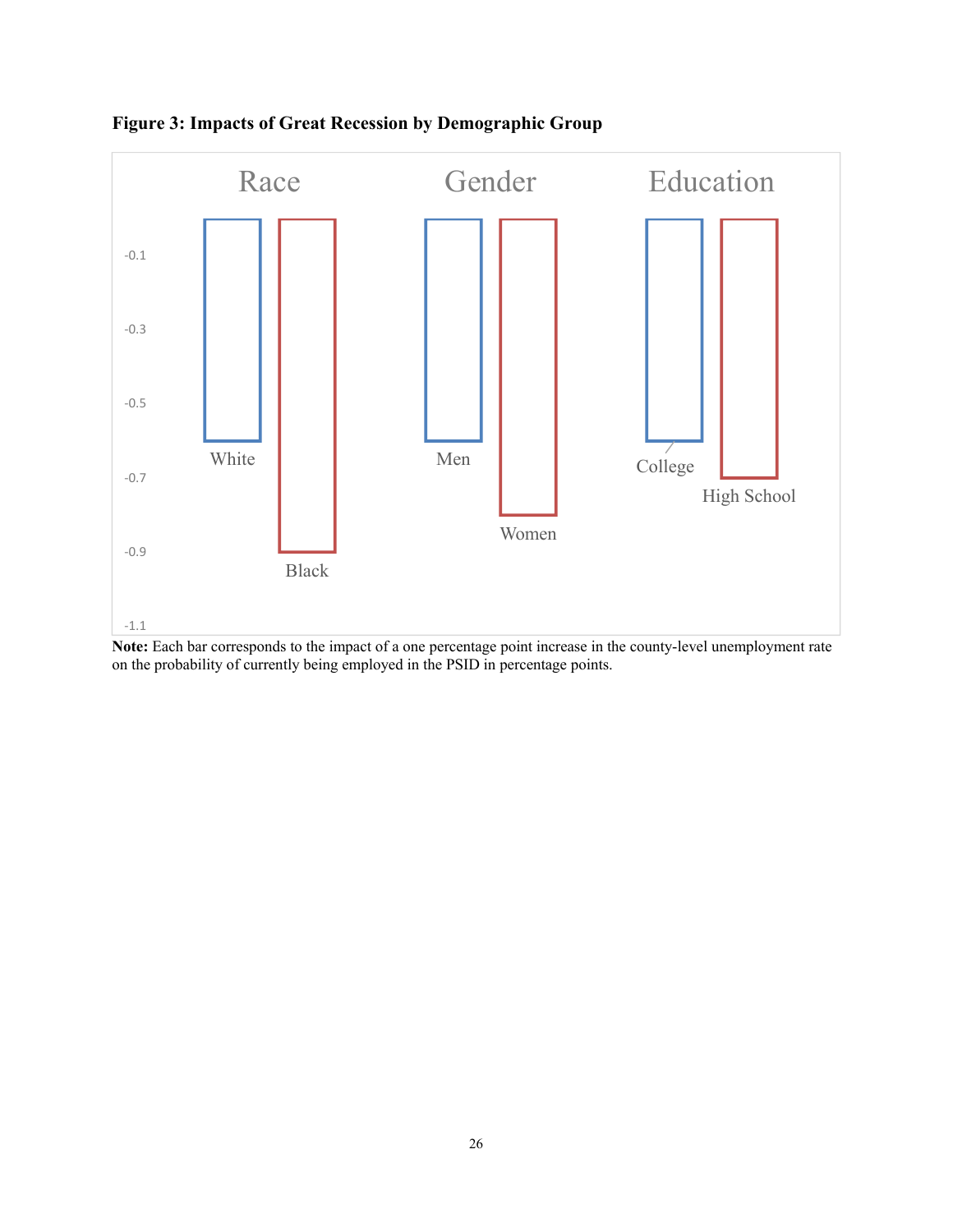|                                    | Age 25-55 |          |           | Age 65 and over |          |           |  |
|------------------------------------|-----------|----------|-----------|-----------------|----------|-----------|--|
|                                    | Obs.      | Mean     | Std. Dev. | Obs.            | Mean     | Std. Dev. |  |
| Unemployment Rate % (County-level) | 43240     | 6.95     | 2.75      | 2514            | 6.78     | 2.54      |  |
| Being Employed (Individual Level)  | 43280     | 0.94     | 0.23      | 2346            | 0.69     | 0.46      |  |
| <b>Health Behaviors</b>            |           |          |           |                 |          |           |  |
| Chronic Drinker                    | 24311     | 0.25     | 0.43      | 1060            | 0.31     | 0.46      |  |
| Heavy Drinker                      | 42842     | 0.27     | 0.44      | 2504            | 0.08     | 0.27      |  |
| <b>Current Drinker</b>             | 42842     | 0.70     | 0.46      | 2504            | 0.52     | 0.50      |  |
| Heavy Smoker                       | 43163     | 0.15     | 0.36      | 2513            | 0.06     | 0.23      |  |
| <b>Current Smoker</b>              | 42953     | 0.20     | 0.40      | 2417            | 0.08     | 0.27      |  |
| Vigorous Physical Activity         | 42923     | 0.71     | 0.45      | 2494            | 0.42     | 0.49      |  |
| <b>Light Physical Activity</b>     | 42846     | 0.86     | 0.35      | 2477            | 0.73     | 0.45      |  |
| <b>Strengthening Activity</b>      | 36181     | 0.40     | 0.49      | 2042            | 0.23     | 0.42      |  |
| Housework Hours                    | 43019     | 10.08    | 8.87      | 2482            | 10.92    | 10.81     |  |
| <b>Mental Health Outcome</b>       |           |          |           |                 |          |           |  |
| K6 Index                           | 35739     | 2.98     | 3.50      | 2016            | 2.17     | 3.12      |  |
| <b>Physical Health Outcomes</b>    |           |          |           |                 |          |           |  |
| <b>Excellent Health</b>            | 42964     | 0.62     | 0.48      | 2416            | 0.48     | 0.50      |  |
| Poor Health                        | 42964     | 0.09     | 0.28      | 2416            | 0.20     | 0.40      |  |
| Overweight ( $BMI \geq 25$ )       | 41903     | 0.63     | 0.48      | 2368            | 0.63     | 0.48      |  |
| Obese (BMI $\geq$ 30)              | 41903     | 0.26     | 0.44      | 2368            | 0.22     | 0.41      |  |
| Severely Obese (BMI≥35)            | 41903     | 0.09     | 0.29      | 2368            | 0.07     | 0.26      |  |
| <b>Demographics</b>                |           |          |           |                 |          |           |  |
| Age                                | 43280     | 40.88    | 8.84      | 2509            | 71.98    | 6.41      |  |
| Sex                                | 43280     | 0.52     | 0.50      | 2518            | 0.50     | 0.50      |  |
| Married                            | 43275     | 0.67     | 0.47      | 2518            | 0.59     | 0.49      |  |
| Never Married                      | 43275     | 0.16     | 0.37      | 2518            | 0.02     | 0.15      |  |
| Widowed                            | 43275     | 0.01     | 0.10      | 2518            | 0.23     | 0.42      |  |
| Divorced                           | 43275     | 0.13     | 0.34      | 2518            | 0.15     | 0.36      |  |
| Less Than High School              | 41205     | 0.07     | 0.26      | 2293            | 0.12     | 0.32      |  |
| High School Degree                 | 41205     | 0.32     | 0.47      | 2293            | 0.34     | 0.47      |  |
| College Degree                     | 43280     | 0.63     | 0.48      | 2518            | 0.57     | 0.49      |  |
| White                              | 42608     | $0.80\,$ | 0.40      | 2410            | 0.86     | 0.34      |  |
| <b>Black</b>                       | 42608     | 0.13     | 0.33      | 2410            | $0.07\,$ | 0.26      |  |
| Labor Income (2010 dollars)        | 43280     | 51457.38 | 83021.47  | 2518            | 24001.30 | 59351.64  |  |

## **Table 1: Descriptive Statistics**

Notes: Data sources are the PSID and LAUS (BLS).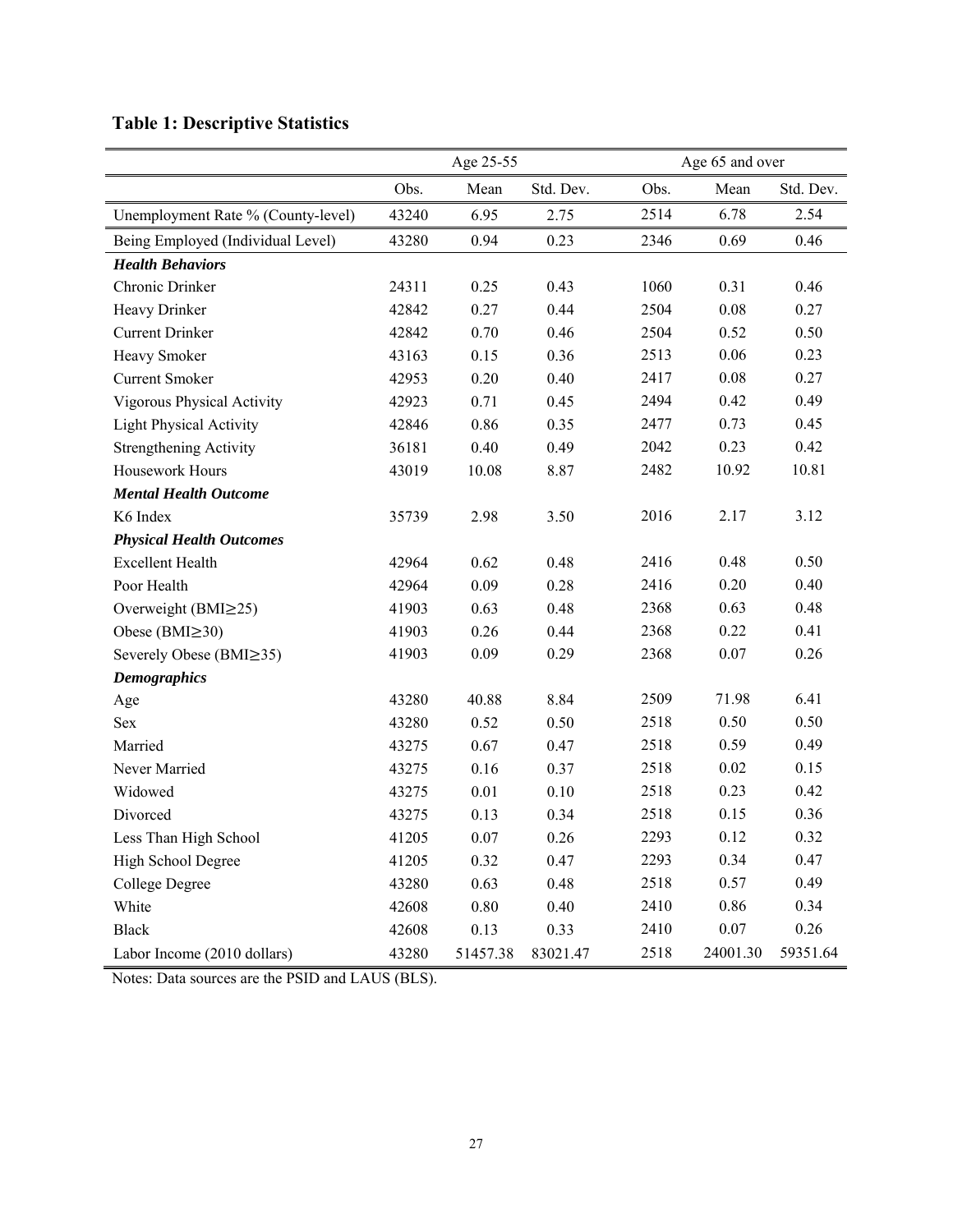|                                     | Var. Mean | (1)         |         | (2)         |           |
|-------------------------------------|-----------|-------------|---------|-------------|-----------|
| Chronic Drinker                     | 0.25      | $0.006**$   | [0.003] | $0.008**$   | [0.003]   |
| Heavy Drinker                       | 0.27      | 0.002       | [0.002] | $0.005*$    | [0.003]   |
| <b>Current Drinker</b>              | 0.70      | $0.005**$   | [0.002] | $0.006**$   | [0.003]   |
| Heavy Smoker                        | 0.15      | $-0.004**$  | [0.002] | $-0.002$    | [0.002]   |
| <b>Current Smoker</b>               | 0.20      | $-0.002$    | [0.002] | 0.000       | [0.002]   |
| Vigorous Physical Activity          | 0.71      | $-0.001$    | [0.003] | 0.000       | [0.003]   |
| <b>Light Physical Activity</b>      | 0.86      | 0.000       | [0.002] | 0.001       | [0.002]   |
| <b>Strengthening Activity</b>       | 0.40      | $-0.003$    | [0.003] | $-0.006*$   | [0.003]   |
| Housework Hours                     | 10.08     | 0.001       | [0.051] | 0.019       | [0.057]   |
| K6 Index                            | 2.98      | $0.053**$   | [0.024] | $0.056**$   | $[0.026]$ |
| <b>Excellent Health</b>             | 0.62      | $-0.009***$ | [0.003] | $-0.009***$ | [0.003]   |
| Poor Health                         | 0.09      | $0.008***$  | [0.002] | $0.007***$  | [0.002]   |
| Overweight                          | 0.63      | $-0.002$    | [0.002] | 0.001       | [0.003]   |
| Obese                               | 0.26      | $-0.002$    | [0.002] | $-0.001$    | [0.002]   |
| <b>Severely Obese</b>               | 0.09      | 0.000       | [0.001] | 0.001       | [0.002]   |
| Year Fixed Effects                  |           | Yes         |         | Yes         |           |
| County Fixed Effects                |           | Yes         |         | Yes         |           |
| <b>State-Specific Linear Trends</b> |           | No          |         | Yes         |           |

**Table 2: Impact of Unemployment on Health and Health Behaviors, Core Results** 

Notes: Each cell corresponds to a separate regression. Standard errors, which are reported in brackets, are clustered at the county and year. All the regressions control for age, gender, race, marital status, education, and labor income and are weighted using sample weights from the PSID.

 $*$  p<0.1,  $*$  p<0.05,  $*$  + p<0.001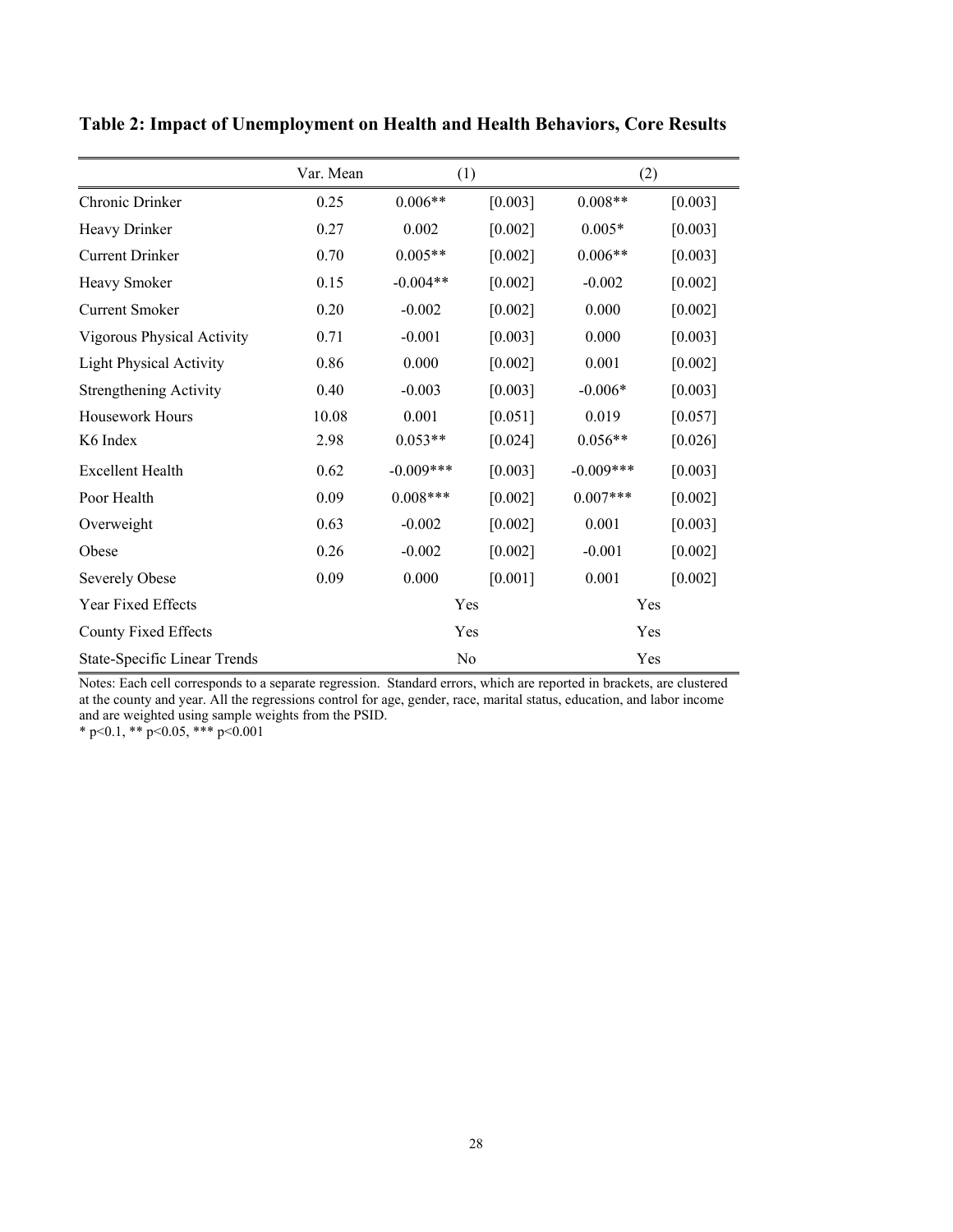|                                | Var. Mean | (1)        |         |          | (2)     |
|--------------------------------|-----------|------------|---------|----------|---------|
| Chronic Drinker                | 0.31      | 0.003      | [0.016] | 0.000    | [0.019] |
| Heavy Drinker                  | 0.08      | 0.009      | [0.007] | 0.007    | [0.007] |
| <b>Current Drinker</b>         | 0.52      | 0.017      | [0.011] | 0.016    | [0.013] |
| Heavy Smoker                   | 0.06      | 0.001      | [0.005] | 0.005    | [0.006] |
| <b>Current Smoker</b>          | 0.08      | 0.003      | [0.006] | 0.006    | [0.007] |
| Vigorous Physical Activity     | 0.42      | $0.024*$   | [0.013] | 0.021    | [0.015] |
| <b>Light Physical Activity</b> | 0.73      | 0.013      | [0.012] | 0.014    | [0.013] |
| <b>Strengthening Activity</b>  | 0.23      | $0.020*$   | [0.011] | 0.017    | [0.013] |
| Housework Hours                | 10.92     | $-0.134$   | [0.246] | $-0.311$ | [0.290] |
| K6 Scale                       | 2.17      | 0.052      | [0.095] | 0.038    | [0.103] |
| <b>Excellent Health</b>        | 0.48      | $0.025**$  | [0.012] | 0.015    | [0.014] |
| Poor Health                    | 0.20      | $-0.019**$ | [0.008] | $-0.008$ | [0.009] |
| Overweight                     | 0.63      | $-0.013$   | [0.009] | $-0.002$ | [0.011] |
| Obese                          | 0.22      | 0.002      | [0.009] | $-0.002$ | [0.010] |
| <b>Severely Obese</b>          | 0.07      | 0.01       | [0.007] | $0.015*$ | [0.008] |
| Year Fixed Effects             |           | Yes        |         |          | Yes     |
| County Fixed Effects           |           | Yes        |         |          | Yes     |
| State-Specific Linear Trends   |           | No         |         |          | Yes     |

**Table 3: Impact of Unemployment on Health and Health Behaviors, Ages 65 +**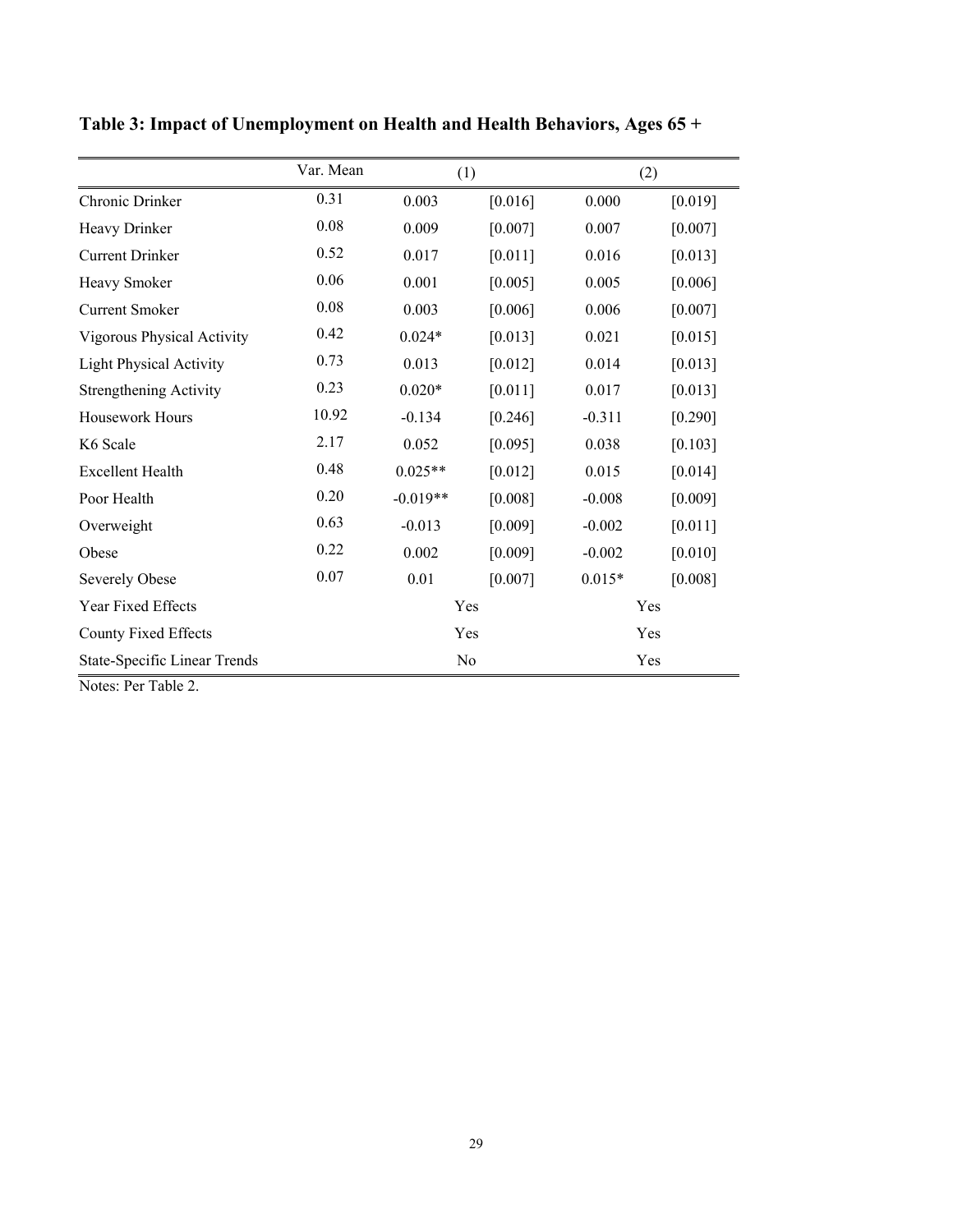| Outcome                        |            | Whole Sample<br>(Individual FE) |            |         |             | Non-mover<br>(County FE) |             |         |  |
|--------------------------------|------------|---------------------------------|------------|---------|-------------|--------------------------|-------------|---------|--|
| Chronic Drinker                | 0.006      | [0.004]                         | $0.007*$   | [0.004] | $0.006*$    | [0.003]                  | $0.007*$    | [0.004] |  |
| Heavy Drinker                  | 0.004      | [0.003]                         | 0.005      | [0.003] | 0.003       | [0.003]                  | $0.006**$   | [0.003] |  |
| Current Drinker                | 0.002      | [0.003]                         | 0.003      | [0.003] | 0.003       | [0.002]                  | $0.006**$   | [0.003] |  |
| Heavy Smoker                   | $-0.003*$  | [0.002]                         | $-0.002$   | [0.002] | $-0.005***$ | [0.002]                  | $-0.004**$  | [0.002] |  |
| <b>Current Smoker</b>          | $-0.002$   | [0.002]                         | $-0.001$   | [0.002] | $-0.004**$  | [0.002]                  | $-0.002$    | [0.002] |  |
| Vigorous Physical Activity     | 0.004      | [0.003]                         | 0.004      | [0.004] | 0.000       | [0.003]                  | 0.002       | [0.003] |  |
| <b>Light Physical Activity</b> | $-0.001$   | [0.003]                         | 0.001      | [0.003] | $-0.001$    | [0.003]                  | 0.002       | [0.003] |  |
| <b>Strengthening Activity</b>  | 0.000      | [0.003]                         | $-0.002$   | [0.004] | 0.001       | [0.003]                  | 0.000       | [0.003] |  |
| Housework Hours                | $-0.057$   | [0.058]                         | $-0.043$   | [0.061] | $-0.01$     | [0.057]                  | $-0.009$    | [0.064] |  |
| K6 Scale                       | 0.028      | [0.028]                         | 0.029      | [0.030] | $0.044*$    | [0.026]                  | $0.056*$    | [0.029] |  |
| <b>Excellent Health</b>        | $-0.006*$  | [0.003]                         | $-0.008**$ | [0.004] | $-0.009***$ | [0.003]                  | $-0.010***$ | [0.004] |  |
| Poor Health                    | $0.007***$ | [0.002]                         | $0.008***$ | [0.002] | $0.007***$  | [0.002]                  | $0.007***$  | [0.002] |  |
| Overweight                     | 0.001      | [0.002]                         | 0.003      | [0.002] | $-0.001$    | [0.002]                  | 0.001       | [0.003] |  |
| Obese                          | $-0.003$   | [0.002]                         | $-0.002$   | [0.002] | $-0.005**$  | [0.002]                  | $-0.005*$   | [0.003] |  |
| Severely Obese                 | 0.000      | [0.002]                         | 0.001      | [0.002] | $-0.003$    | [0.002]                  | $-0.002$    | [0.002] |  |
| Year Fixed Effects             | Yes        |                                 | Yes        |         | Yes         |                          | Yes         |         |  |
| Type of Fixed Effects          | Individual |                                 | Individual |         | County      |                          | County      |         |  |
| State-specific Linear Trends   | No         |                                 | Yes        |         | No          |                          | Yes         |         |  |

## **Table 4: Robustness Checks**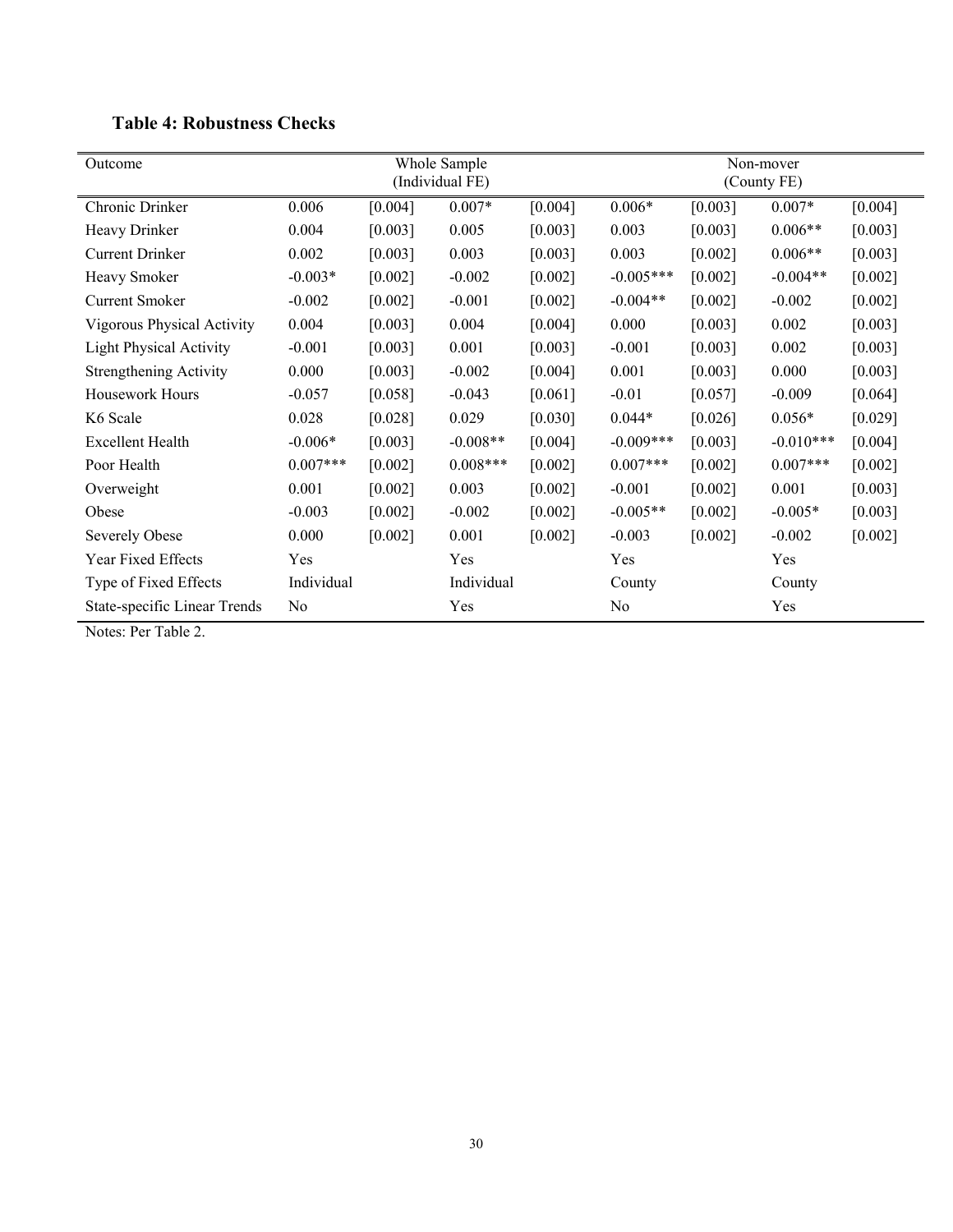|  | <b>Table 5: Impacts by Race</b> |  |
|--|---------------------------------|--|
|--|---------------------------------|--|

| Outcome                             |             | White   |            |         |            | <b>Black</b> |            |         |  |
|-------------------------------------|-------------|---------|------------|---------|------------|--------------|------------|---------|--|
| Chronic Drinker                     | $0.007**$   | [0.003] | $0.009**$  | [0.004] | 0.012      | [0.008]      | $0.022**$  | [0.009] |  |
| Heavy Drinker                       | 0.000       | [0.003] | 0.001      | [0.003] | $0.011*$   | [0.006]      | $0.017***$ | [0.006] |  |
| <b>Current Drinker</b>              | 0.004       | [0.002] | $0.005*$   | [0.003] | 0.012      | [0.007]      | $0.018**$  | [0.007] |  |
| Heavy Smoker                        | $-0.006***$ | [0.002] | $-0.003$   | [0.002] | 0.006      | [0.005]      | 0.007      | [0.006] |  |
| <b>Current Smoker</b>               | $-0.004*$   | [0.002] | $-0.001$   | [0.002] | $0.011**$  | [0.005]      | $0.013**$  | [0.006] |  |
| Vigorous Physical Activity          | 0.001       | [0.003] | 0.002      | [0.003] | 0.004      | [0.007]      | 0.005      | [0.007] |  |
| <b>Light Physical Activity</b>      | 0.001       | [0.002] | 0.002      | [0.003] | $-0.004$   | [0.006]      | $-0.005$   | [0.007] |  |
| <b>Strengthening Activity</b>       | $-0.004$    | [0.003] | $-0.007*$  | [0.004] | 0.004      | [0.007]      | 0.002      | [0.007] |  |
| Housework Hours                     | $-0.047$    | [0.051] | $-0.001$   | [0.057] | 0.086      | [0.112]      | $-0.054$   | [0.113] |  |
| K6 Index                            | $0.060**$   | [0.025] | $0.068**$  | [0.028] | $-0.048$   | [0.075]      | $-0.028$   | [0.080] |  |
| <b>Excellent Health</b>             | $-0.009***$ | [0.003] | $-0.009**$ | [0.004] | $-0.015*$  | [0.008]      | $-0.010$   | [0.008] |  |
| Poor Health                         | $0.008***$  | [0.002] | $0.007***$ | [0.002] | 0.002      | [0.005]      | $-0.001$   | [0.006] |  |
| Overweight                          | $-0.003$    | [0.003] | 0.000      | [0.003] | $0.014**$  | [0.005]      | $0.013**$  | [0.006] |  |
| Obese                               | $-0.005**$  | [0.002] | $-0.003$   | [0.003] | $0.013**$  | [0.006]      | $0.011*$   | [0.007] |  |
| <b>Severely Obese</b>               | $-0.003**$  | [0.002] | $-0.001$   | [0.002] | $0.015***$ | [0.005]      | $0.013**$  | [0.005] |  |
| Year Fixed Effects                  | Yes         |         | Yes        |         | Yes        |              | Yes        |         |  |
| <b>County Fixed Effects</b>         | Yes         |         |            | Yes     |            | Yes          |            | Yes     |  |
| <b>State-Specific Linear Trends</b> | No          |         | Yes        |         | No         |              | Yes        |         |  |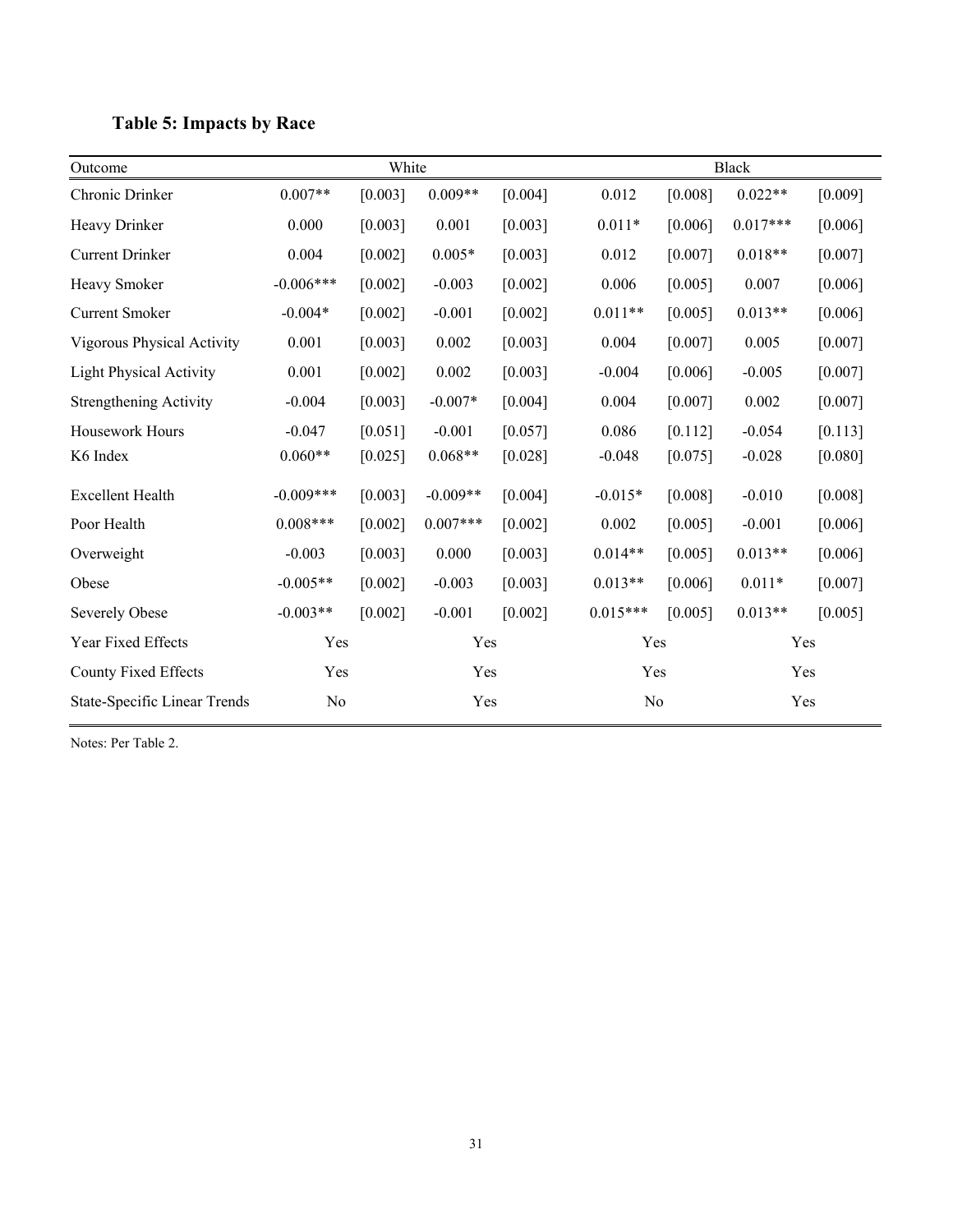| Outcome                        | Male       |         |           |         |            | Female         |            |         |  |  |
|--------------------------------|------------|---------|-----------|---------|------------|----------------|------------|---------|--|--|
| Chronic Drinker                | 0.005      | [0.004] | $0.008*$  | [0.005] | $0.008**$  | [0.004]        | $0.008**$  | [0.004] |  |  |
| Heavy Drinker                  | 0.005      | [0.003] | 0.006     | [0.004] | 0.001      | [0.003]        | 0.005      | [0.004] |  |  |
| <b>Current Drinker</b>         | $0.007**$  | [0.003] | $0.007**$ | [0.003] | 0.001      | [0.003]        | 0.004      | [0.004] |  |  |
| Heavy Smoker                   | $-0.004**$ | [0.002] | $-0.002$  | [0.002] | $-0.003$   | [0.002]        | $-0.002$   | [0.003] |  |  |
| <b>Current Smoker</b>          | $-0.002$   | [0.002] | 0.000     | [0.003] | $-0.001$   | [0.003]        | 0.000      | [0.003] |  |  |
| Vigorous Physical Activity     | 0.000      | [0.003] | 0.003     | [0.004] | $-0.002$   | [0.004]        | $-0.003$   | [0.004] |  |  |
| <b>Light Physical Activity</b> | 0.001      | [0.003] | 0.004     | [0.003] | $-0.002$   | [0.003]        | 0.000      | [0.003] |  |  |
| <b>Strengthening Activity</b>  | $-0.001$   | [0.004] | $-0.005$  | [0.004] | $-0.004$   | [0.004]        | $-0.005$   | [0.005] |  |  |
| Housework Hours                | 0.047      | [0.058] | 0.039     | [0.065] | $-0.035$   | [0.073]        | 0.002      | [0.078] |  |  |
| K6 Index                       | $0.057**$  | [0.029] | 0.048     | [0.031] | 0.043      | [0.031]        | 0.051      | [0.034] |  |  |
| <b>Excellent Health</b>        | $-0.007**$ | [0.004] | $-0.007*$ | [0.004] | $-0.009**$ | [0.004]        | $-0.009*$  | [0.004] |  |  |
| Poor Health                    | $0.004*$   | [0.002] | $0.005**$ | [0.002] | $0.010***$ | [0.003]        | $0.007**$  | [0.003] |  |  |
| Overweight                     | $-0.001$   | [0.003] | 0.000     | [0.003] | $-0.002$   | [0.003]        | 0.002      | [0.004] |  |  |
| Obese                          | 0.001      | [0.003] | 0.003     | [0.003] | $-0.008**$ | [0.003]        | $-0.007**$ | [0.004] |  |  |
| <b>Severely Obese</b>          | $-0.001$   | [0.002] | 0.001     | [0.002] | 0.000      | [0.002]        | 0.000      | [0.002] |  |  |
| Year Fixed Effects             | Yes        |         | Yes       |         |            | Yes            |            | Yes     |  |  |
| County Fixed Effects           | Yes        |         | Yes       |         |            | Yes            |            | Yes     |  |  |
| State-Specific Linear Trends   | No         |         | Yes       |         |            | N <sub>0</sub> |            | Yes     |  |  |

# **Table 6: Impacts by Gender**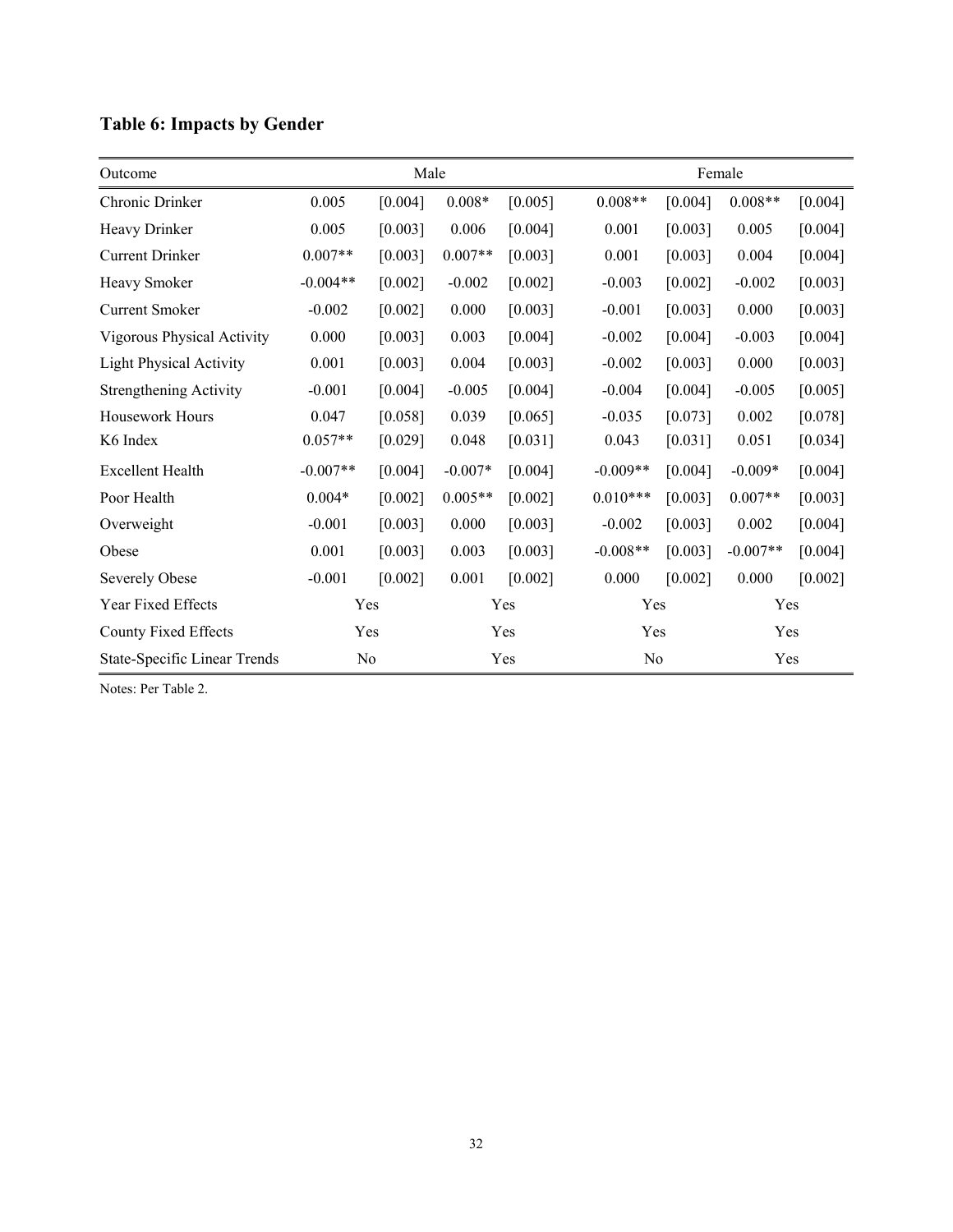| Outcome                             | College    |                |          |         |                | High School |             |         |  |
|-------------------------------------|------------|----------------|----------|---------|----------------|-------------|-------------|---------|--|
| Chronic Drinker                     | 0.008      | [0.005]        | 0.004    | [0.006] | 0.006          | [0.004]     | $0.010**$   | [0.004] |  |
| Heavy Drinker                       | $-0.002$   | [0.004]        | $-0.001$ | [0.005] | 0.002          | [0.003]     | 0.006       | [0.004] |  |
| <b>Current Drinker</b>              | 0.001      | [0.004]        | 0.000    | [0.004] | $0.006*$       | [0.003]     | $0.008**$   | [0.003] |  |
| Heavy Smoker                        | $-0.003$   | [0.002]        | $-0.003$ | [0.002] | $-0.003$       | [0.002]     | $-0.001$    | [0.003] |  |
| <b>Current Smoker</b>               | $-0.003$   | [0.002]        | $-0.004$ | [0.003] | $-0.001$       | [0.003]     | 0.001       | [0.003] |  |
| Vigorous Physical Activity          | $-0.001$   | [0.005]        | $-0.004$ | [0.006] | $-0.001$       | [0.004]     | 0.002       | [0.004] |  |
| <b>Light Physical Activity</b>      | $-0.007**$ | [0.003]        | $-0.005$ | [0.004] | 0.002          | [0.003]     | 0.004       | [0.003] |  |
| <b>Strengthening Activity</b>       | $-0.004$   | [0.006]        | $-0.009$ | [0.006] | $-0.003$       | [0.004]     | $-0.004$    | [0.004] |  |
| Housework Hours                     | $-0.124$   | [0.079]        | $-0.056$ | [0.086] | 0.033          | [0.066]     | 0.01        | [0.073] |  |
| K6 Index                            | 0.018      | [0.037]        | 0.04     | [0.040] | $0.064**$      | [0.030]     | 0.053       | [0.033] |  |
| <b>Excellent Health</b>             | $-0.003$   | [0.005]        | 0.000    | [0.005] | $-0.010***$    | [0.004]     | $-0.012***$ | [0.004] |  |
| Poor Health                         | 0.003      | [0.002]        | 0.002    | [0.003] | $0.008***$     | [0.002]     | $0.007***$  | [0.003] |  |
| Overweight                          | $-0.011**$ | [0.004]        | $-0.002$ | [0.005] | $0.006*$       | [0.003]     | $0.006*$    | [0.003] |  |
| Obese                               | $-0.002$   | [0.003]        | 0.000    | [0.004] | $-0.003$       | [0.003]     | $-0.002$    | [0.003] |  |
| <b>Severely Obese</b>               | $-0.003$   | [0.002]        | $-0.002$ | [0.003] | 0.002          | [0.002]     | 0.003       | [0.002] |  |
| Year Fixed Effects                  | Yes        |                |          | Yes     | Yes            |             |             | Yes     |  |
| <b>County Fixed Effects</b>         | Yes        |                |          | Yes     | Yes            |             | Yes         |         |  |
| <b>State-Specific Linear Trends</b> |            | N <sub>0</sub> |          | Yes     | N <sub>0</sub> |             |             | Yes     |  |

# **Table 7: Impacts by Education**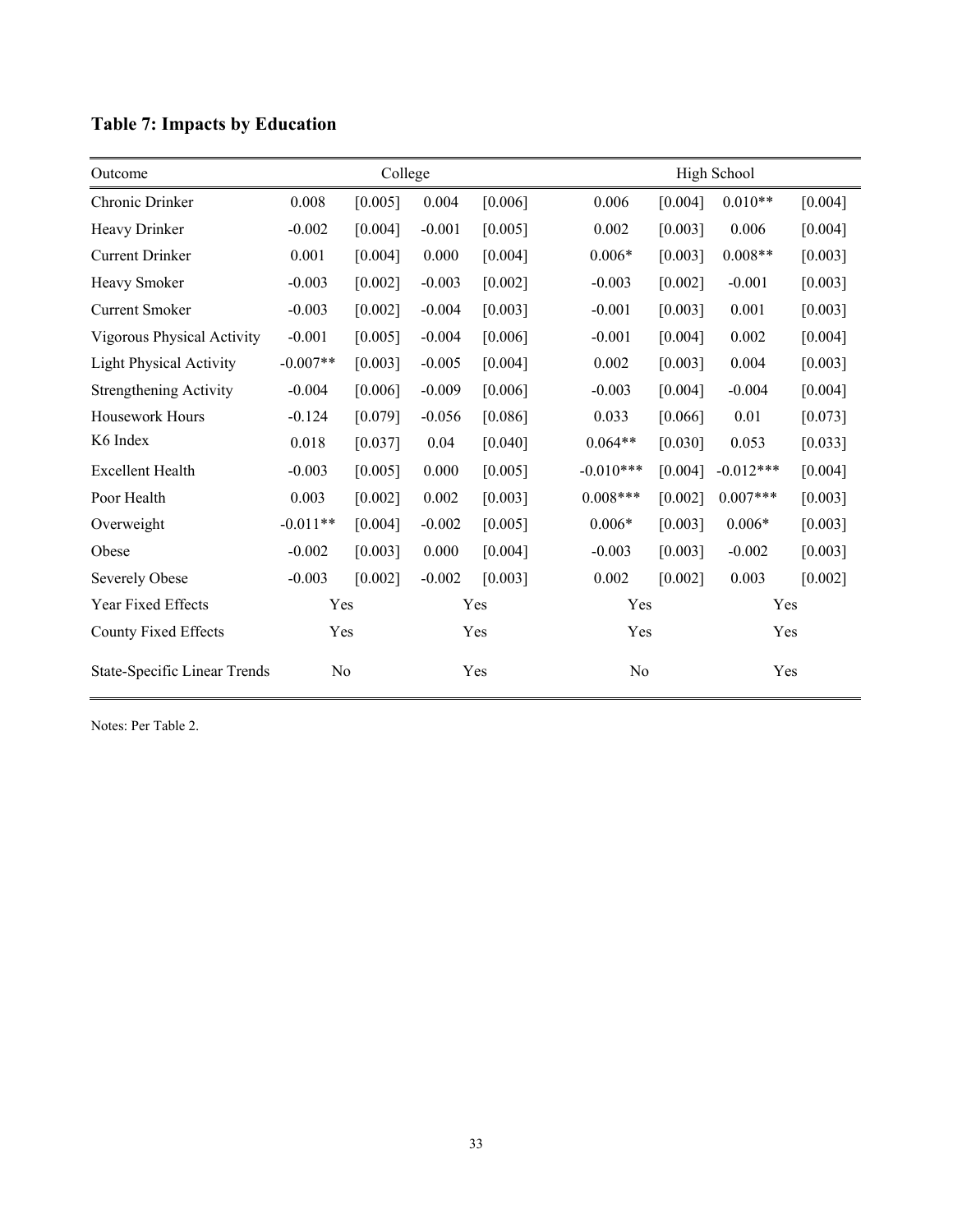|                                | Var. Mean | (1)         |         | (2)        |         |
|--------------------------------|-----------|-------------|---------|------------|---------|
| Chronic Drinker                | 0.25      | 0.004       | [0.003] | $0.007**$  | [0.003] |
| Heavy Drinker                  | 0.27      | 0.002       | [0.003] | $0.006*$   | [0.003] |
| <b>Current Drinker</b>         | 0.70      | 0.003       | [0.002] | $0.005*$   | [0.002] |
| Heavy Smoker                   | 0.15      | $-0.002$    | [0.002] | $-0.001$   | [0.002] |
| Current Smoker                 | 0.20      | $-0.001$    | [0.002] | 0.000      | [0.002] |
| Vigorous Physical Activity     | 0.71      | 0.001       | [0.003] | 0.004      | [0.003] |
| <b>Light Physical Activity</b> | 0.86      | $-0.002$    | [0.002] | 0.002      | [0.003] |
| <b>Strengthening Activity</b>  | 0.40      | $-0.001$    | [0.003] | 0.002      | [0.003] |
| Housework Hours                | 10.08     | $-0.036$    | [0.056] | $-0.02$    | [0.055] |
| K6 Index                       | 2.98      | 0.031       | [0.030] | 0.049      | [0.039] |
| <b>Excellent Health</b>        | 0.62      | $-0.007**$  | [0.003] | $-0.006$   | [0.003] |
| Poor Health                    | 0.09      | $0.010***$  | [0.002] | $0.009***$ | [0.002] |
| Overweight                     | 0.63      | $-0.007***$ | [0.002] | $-0.005**$ | [0.003] |
| Obese                          | 0.26      | $-0.001$    | [0.002] | 0.001      | [0.002] |
| <b>Severely Obese</b>          | 0.09      | 0.000       | [0.002] | 0.000      | [0.002] |
| Year Fixed Effects             |           | Yes         |         | Yes        |         |
| <b>State Fixed Effects</b>     |           | Yes         |         | Yes        |         |
| State-Specific Linear Trends   |           | No          |         | Yes        |         |

**Table 8: Results Using State Unemployment Rates**